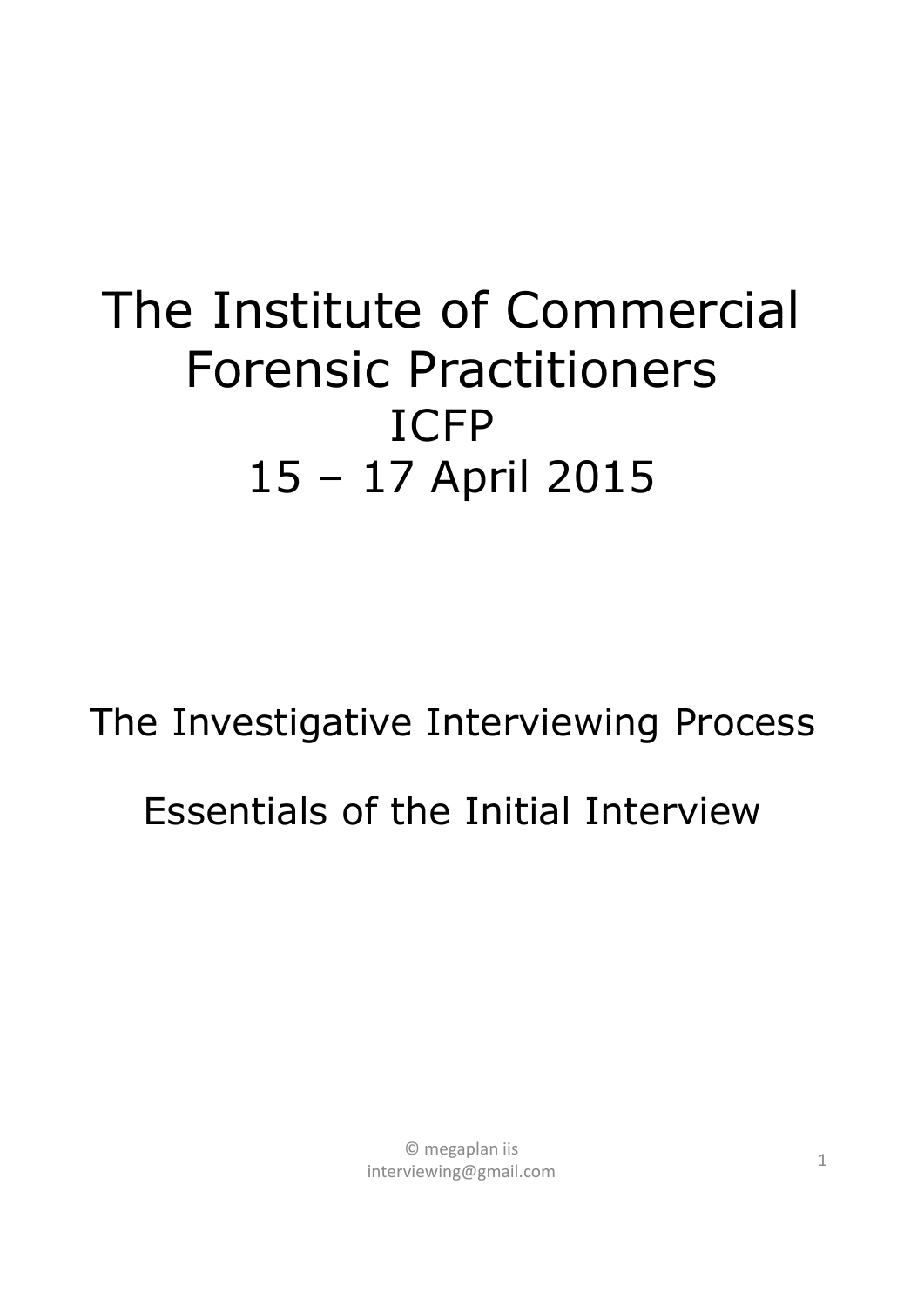"The beginning is the most important part of the work."

Plato, *The Republic*

<sup>2</sup> © megaplan iis interviewing@gmail.com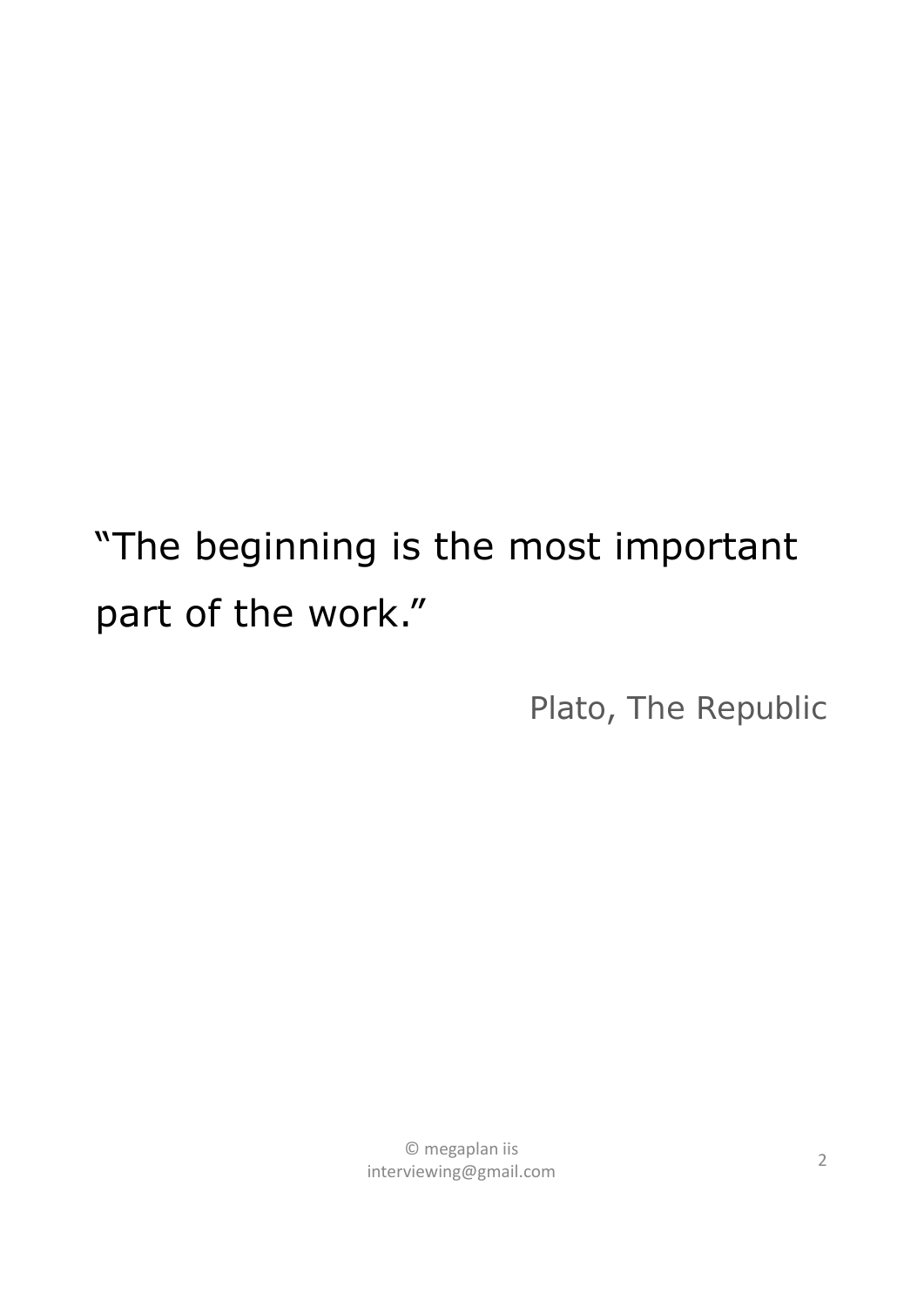#### Why do "we" interview

### *"The investigator who finds that documentary evidence is superficial or otherwise inadequate, may interview to discover what underlies the recorded data."*

Source: 1961 in Webster. 1965 S. A. Richardson et al. Interviewing i.i. 20 - Oxford English Dictionary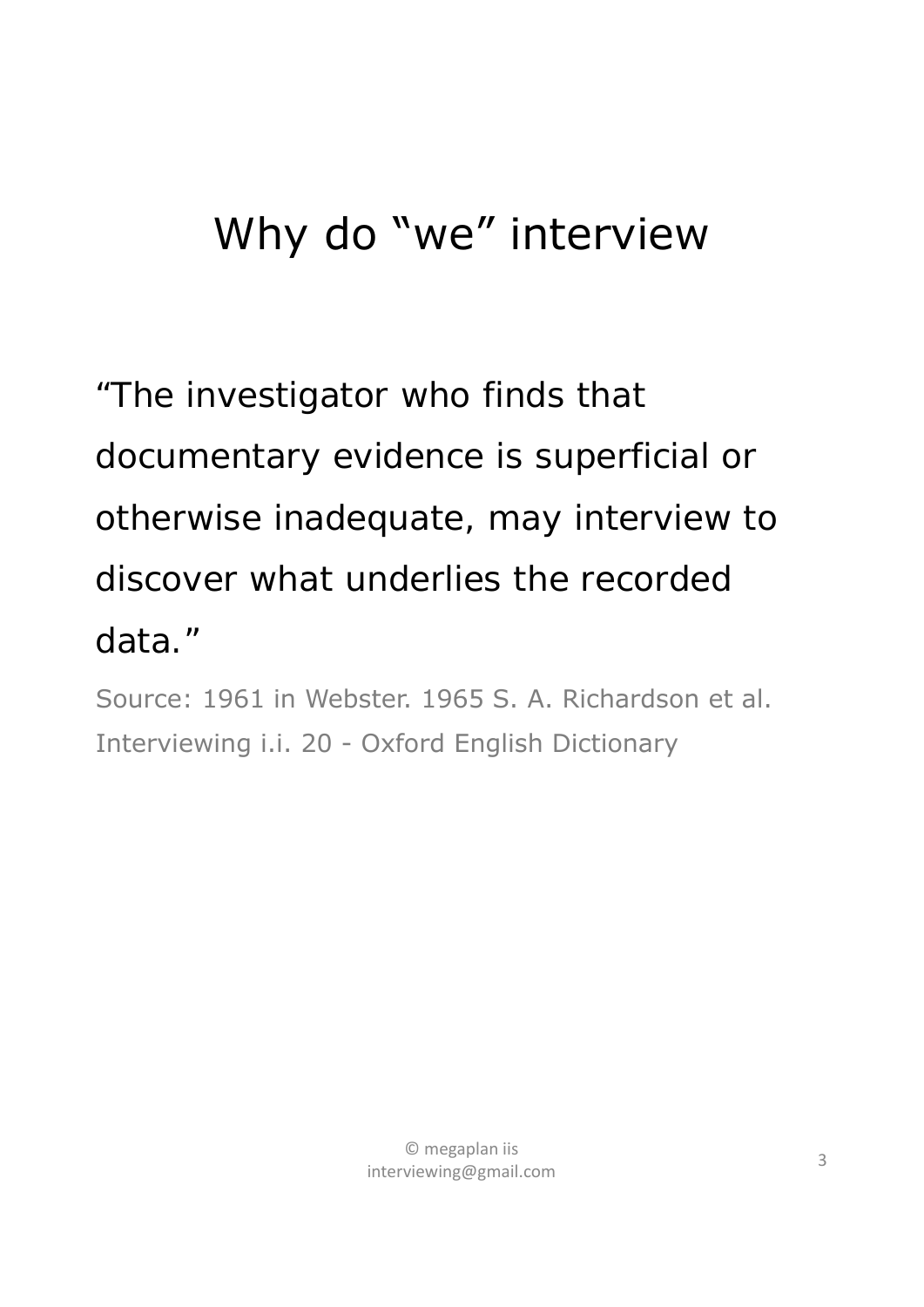#### Primary goals of investigative interviewing

- To make personal contact with the interviewee - to observe the interviewee and to evaluate the willingness to cooperate (motivation)
- To establish a communication framework by establishing common grounds / rapport
- To gain a more detailed and accurate understanding of the transgression
- To verify, clarify and expand existing evidence / information
- To confront the suspect with evidence that confirms his / her involvement and complicity in the wrongdoing to get a confession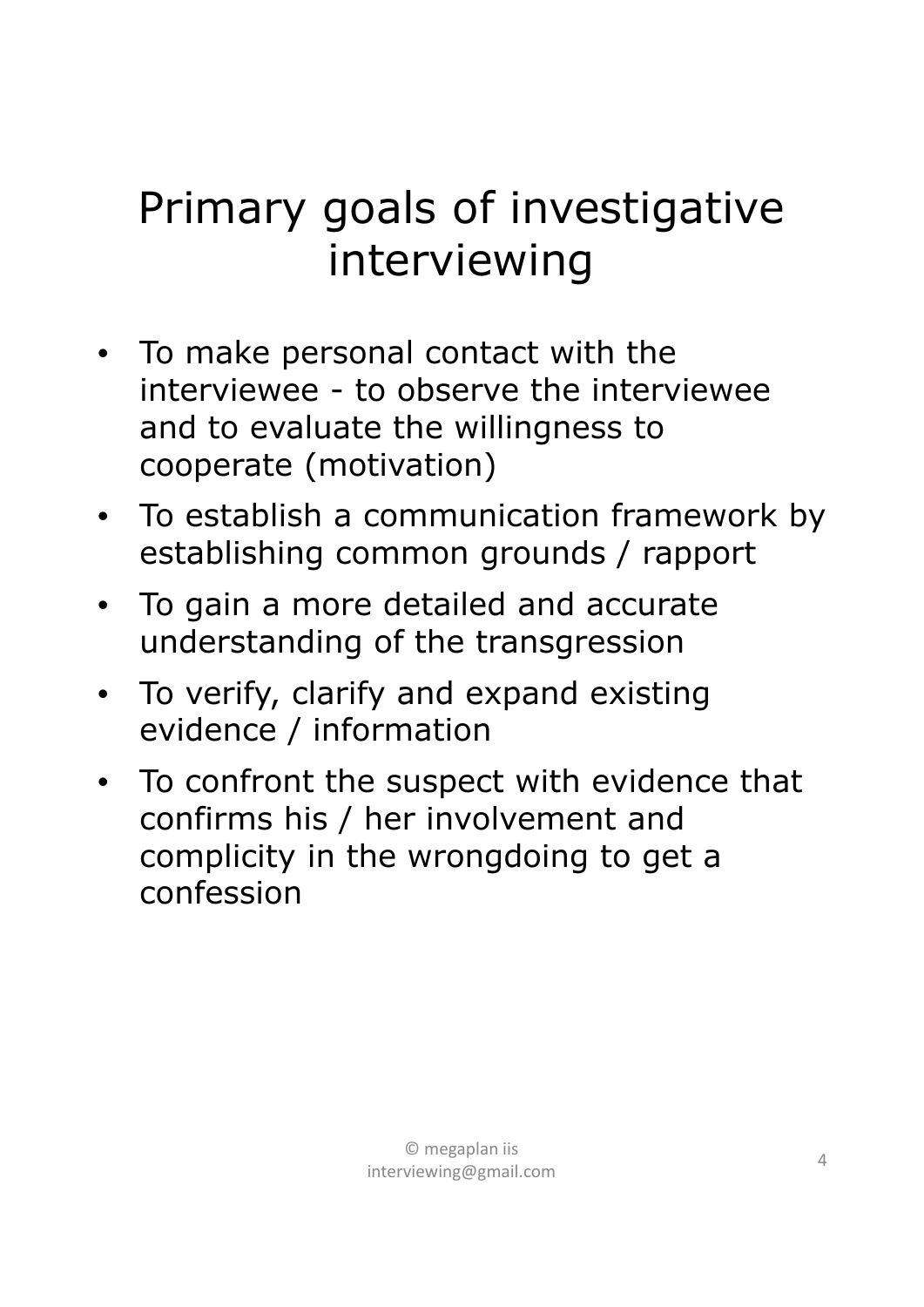#### Categorising Investigative Interviewing – Three Parts

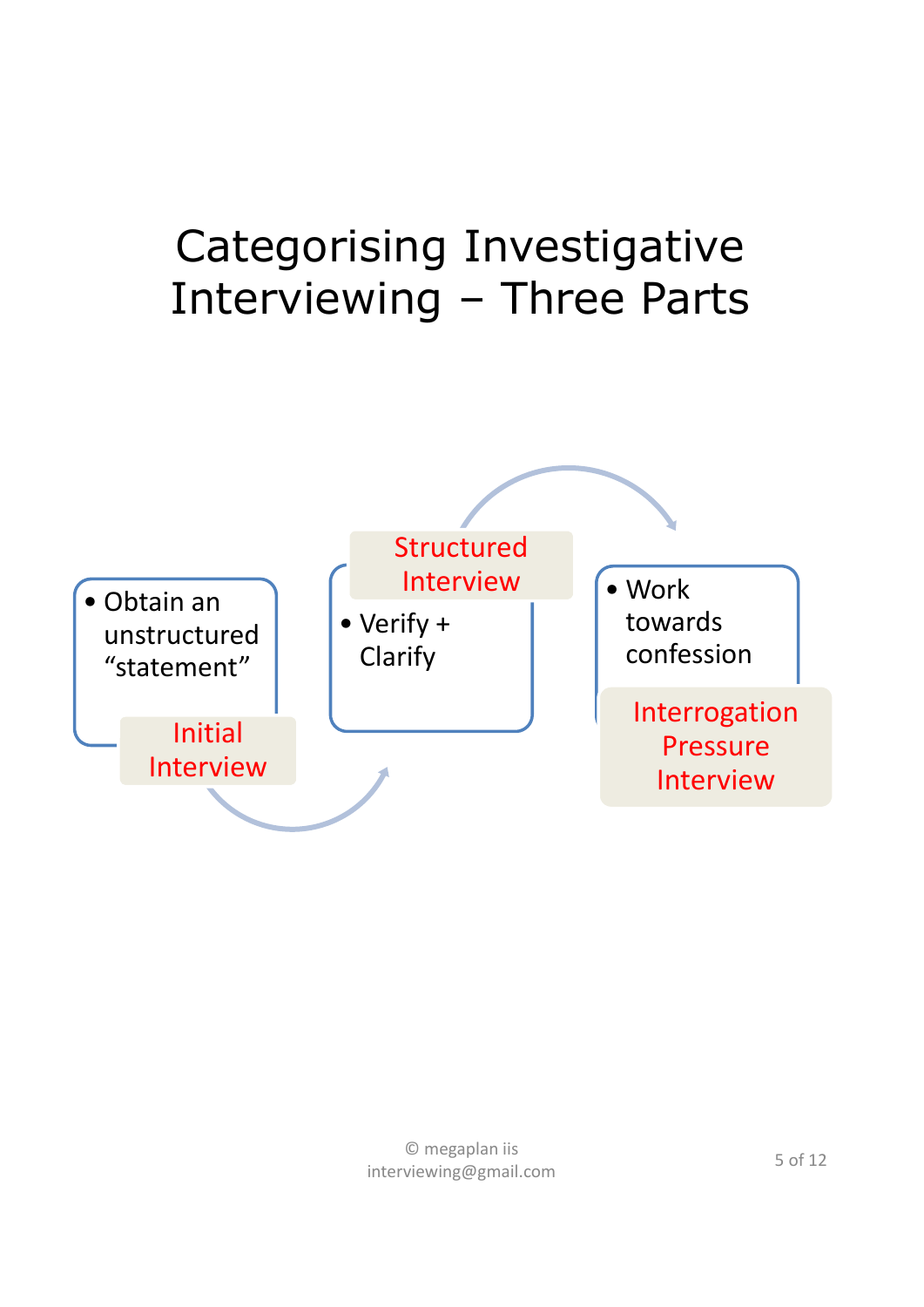### Identifying the different phases

Why categorise?

The advantages and disadvantages of categorising:

- Positive enables better understanding
- Negative removes us from the real situation: reality is more complex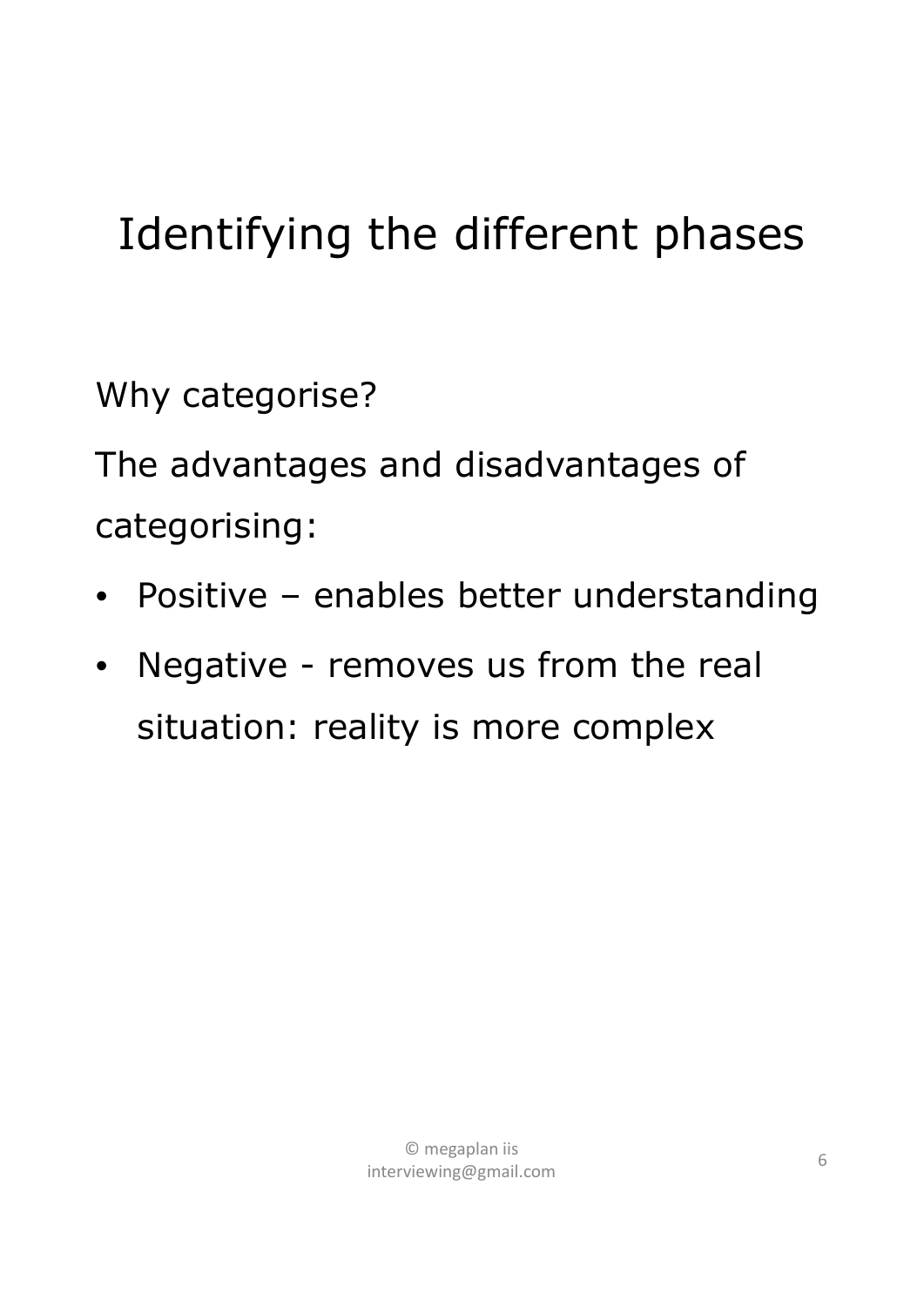#### Interviewing - Goals of the three parts

#### **1. Initial interview (Collect information)**

Meeting the witnesses for the first time Getting acquainted – assessing the abilities and motivation to cooperate

Obtaining a narrative statement (unstructured) from the witnesses and assessing the interviewee

#### **2. Structured interview (Verify & Clarify)**

When information and evidence have been collected and this need to be verified or clarified

#### **3. Confrontational interview (Confession)**

When the interview is aimed at obtaining a confession from the suspect(s), based on the fact that there is sufficient evidence that will ensure a verdict of guilty during a hearing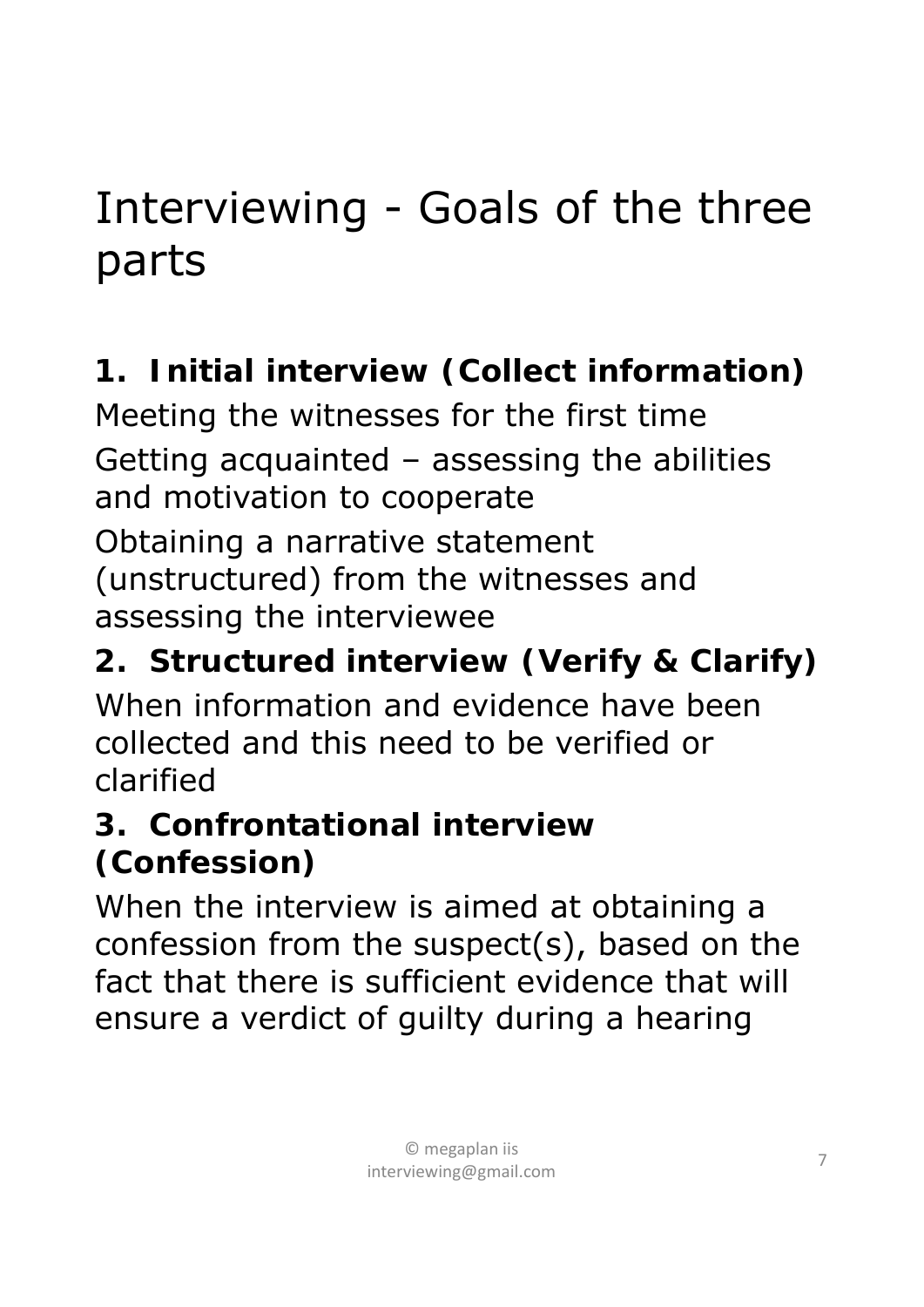#### Where to start with the interviewing process?

Available information / evidence will determine the point of departure.

- **Initial interview**  when starting afresh
- **Structured interview** when there are sufficient information/evidence in hand to effectively use a structured approach Categorised by structured questioning
- **Confrontational approach** working towards a confession based on evidence that will ensure a verdict of guilty
- More than one approach can occur within a single interview regarding different subjects.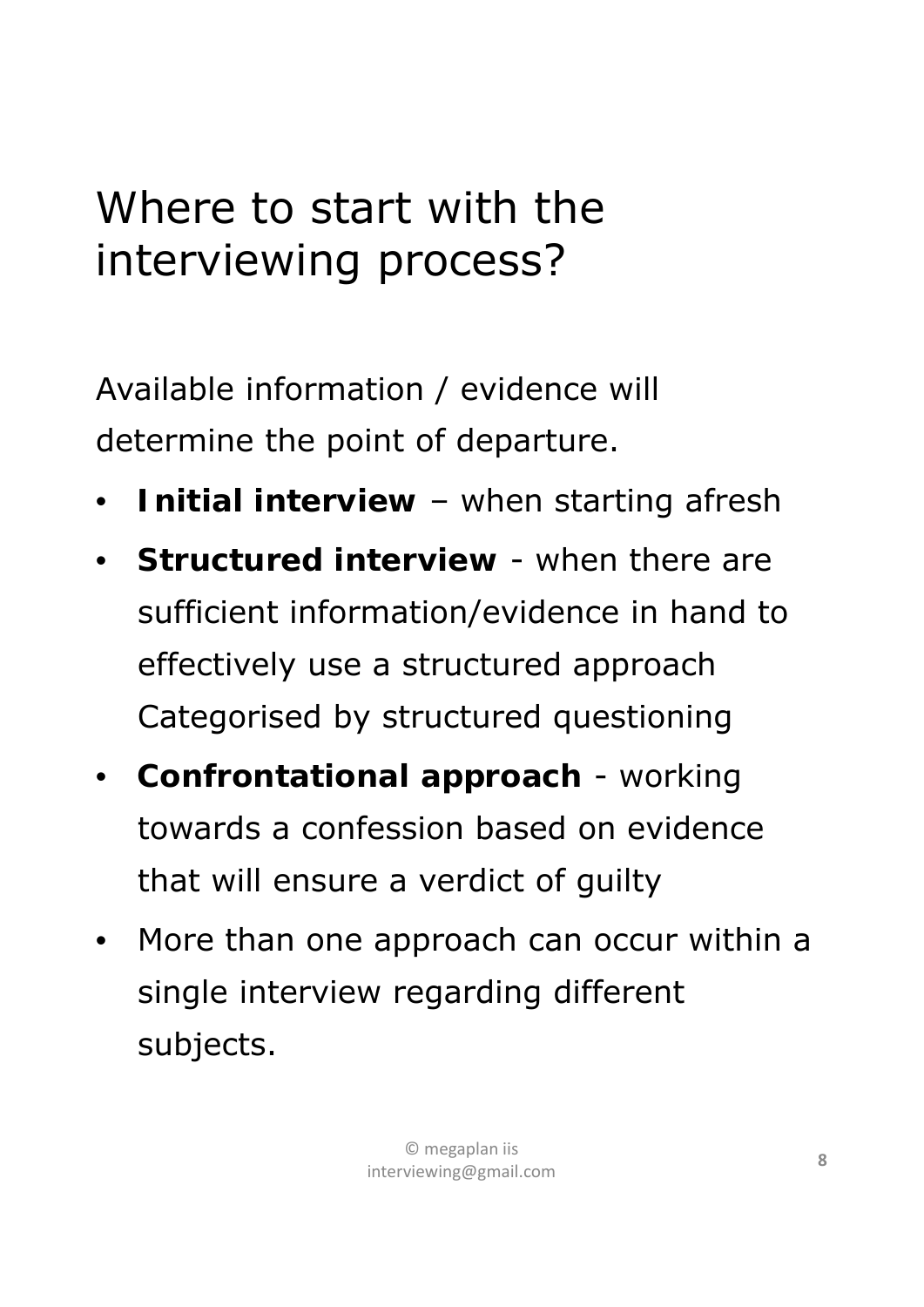#### Defining Interviewing

#### Definition

*"The interview is a conversation with a purpose where one person takes control of the conversation."*

Elements

- Conversation relaxed but with a predetermined goal(s) or plan
- The interviewer needs to be able to control/guide the "conversation".

*(Interrogation – the interview that takes place after a positive accusation based on evidence)*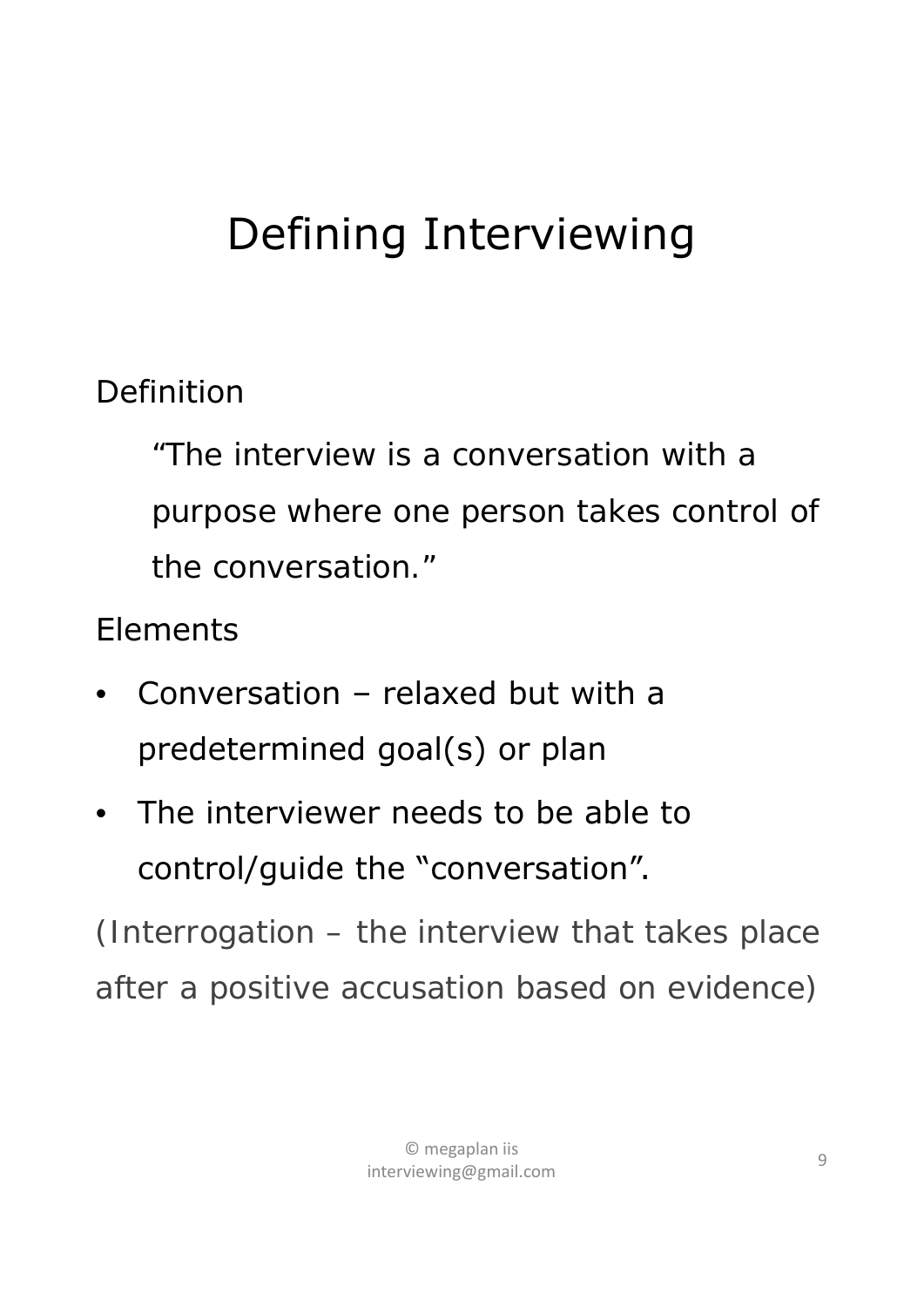#### The Initial Interview – Purpose and Essential Characteristics

- Creating the "setting/atmosphere" in which the interviewee can provide an uncontaminated narrative (story) statement.
- **Putting the interviewee at ease and** avoiding unnecessary tension -relaxed
- **Communicating the purpose of the** interview and the process with the interviewee
- **Establishing and building rapport** /common ground
- **Encouraging cooperation treating the** interviewee as a witness.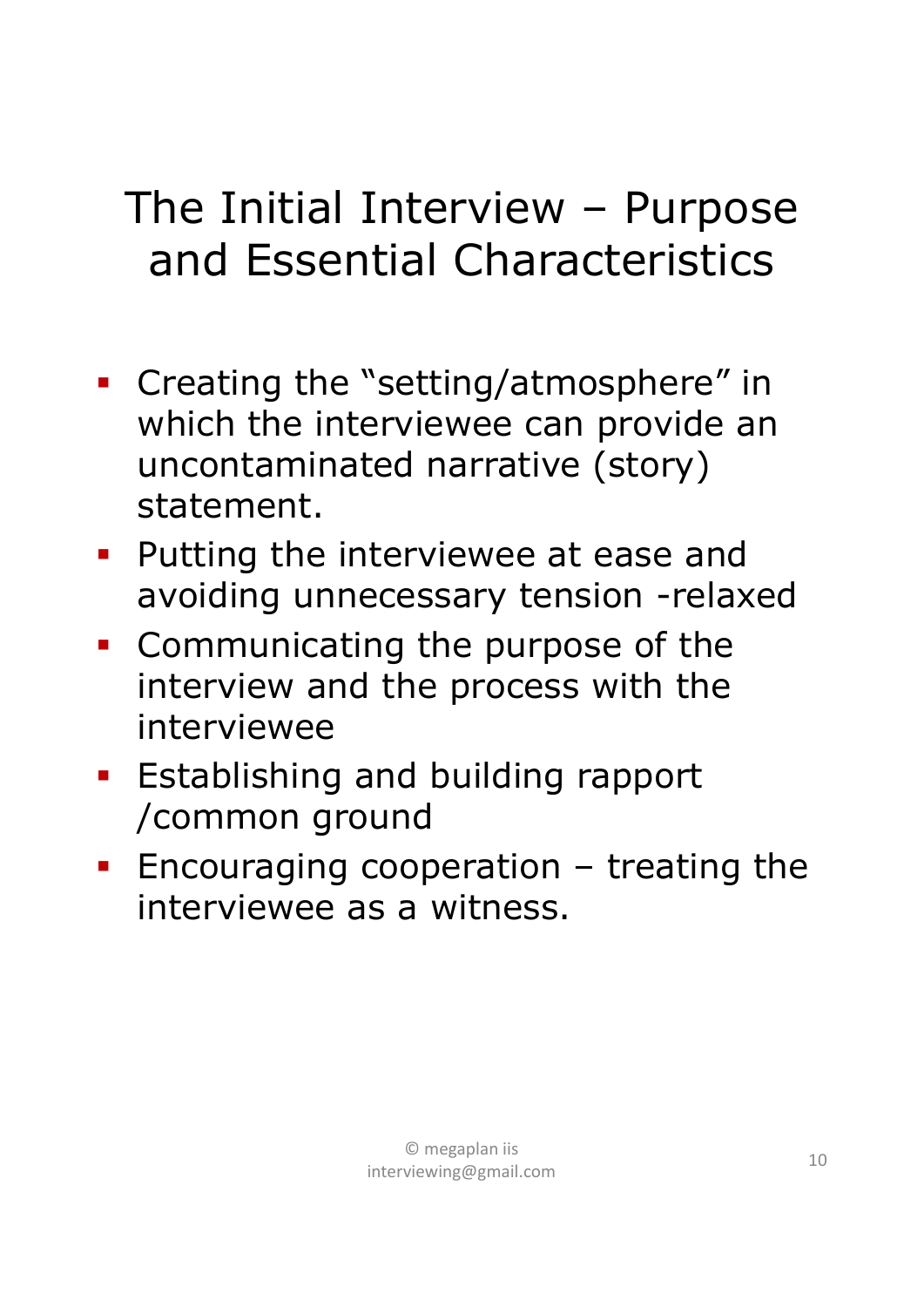#### Unstructured (Narrative) **Statements**

 $\degree$  megaplan iis and  $\degree$  11 interviewing@gmail.com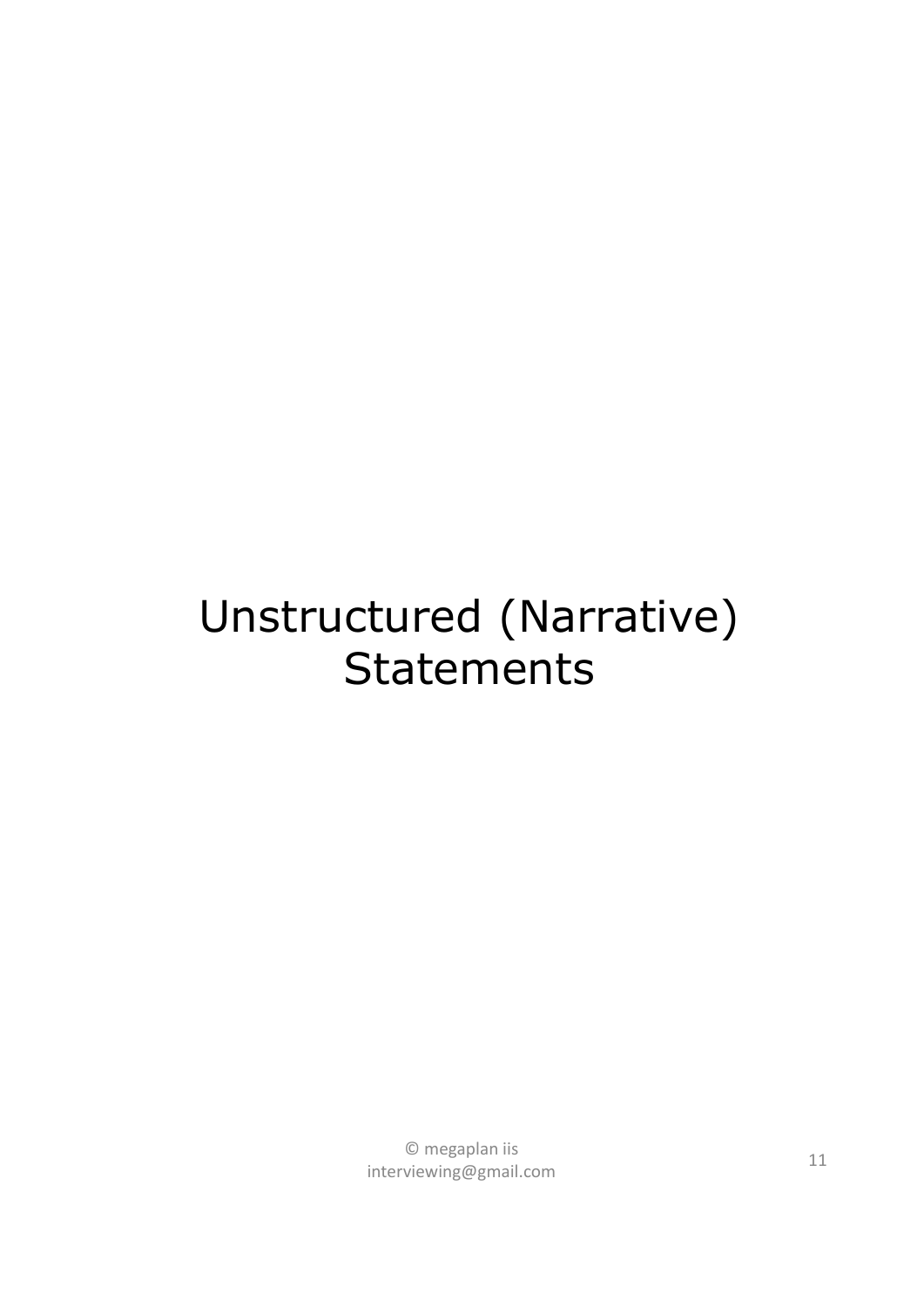#### Structured Statements

Structured statements are characterised by being logical, chronological and attempts at answering all the questions relating to the subject.

Examples:

- Sworn statements
- Lies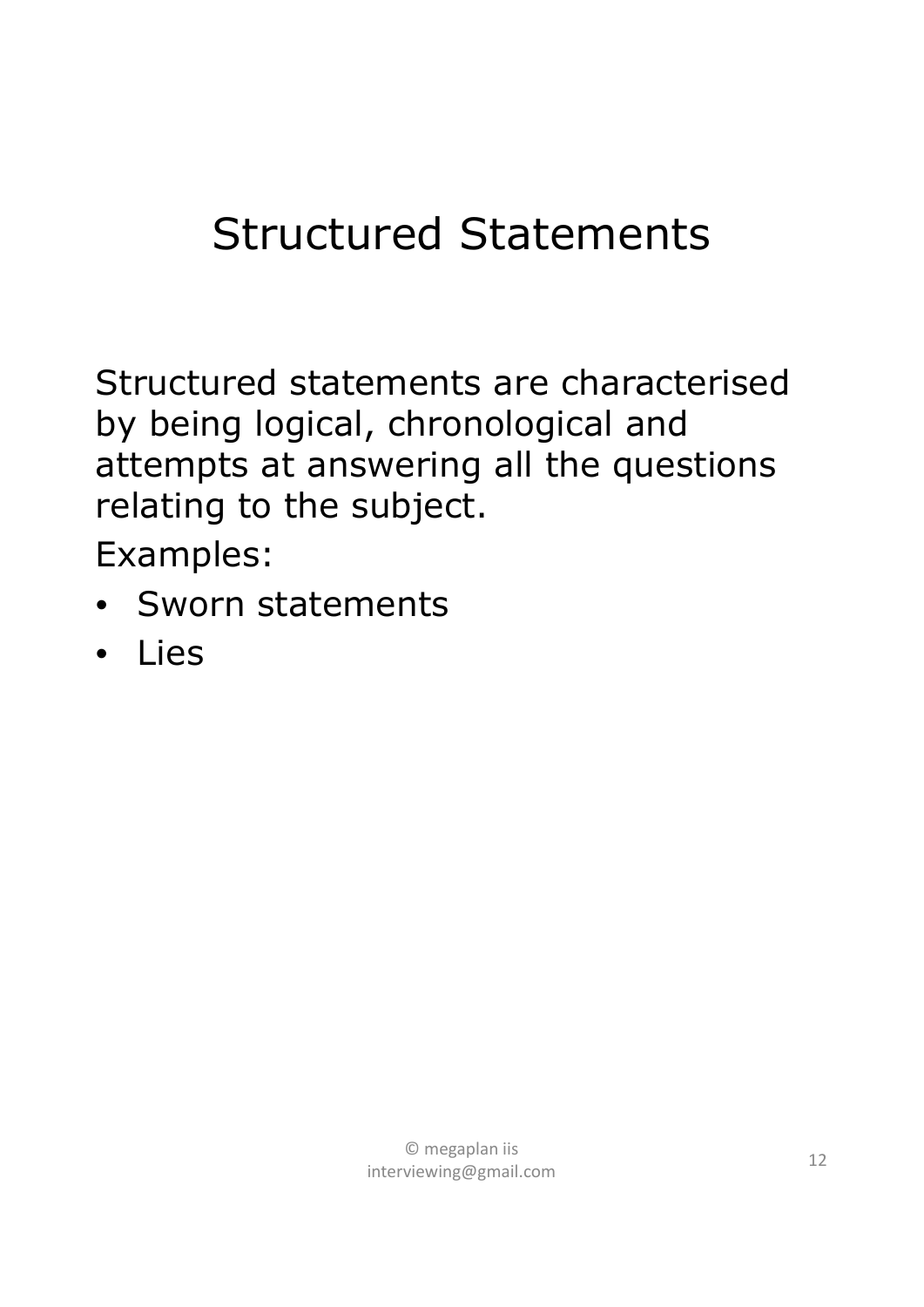#### Unstructured Statements

- Also known as narrative statements
	- *"story statements"*
- Recounting an experience in an unstructured way – free to use own words and describing the personal experience
- Emotional and motivational expression is encouraged
- Free from any guidance or pressure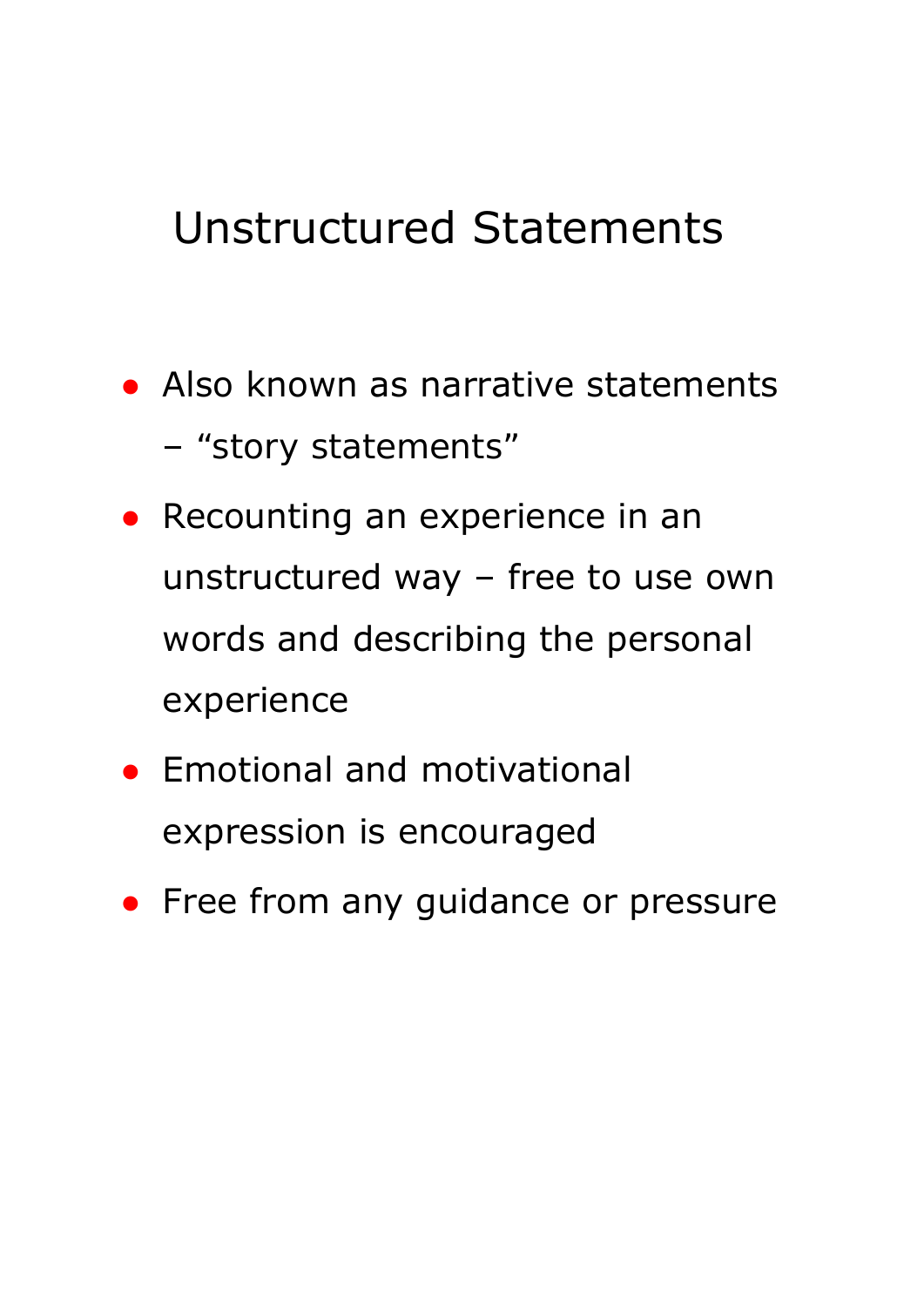### How do we lie ?

- Factual lying
- Evasions telling the truth, but not the full truth; evading the relevant question(s)
- Omissions omitting: depicted by comparing statements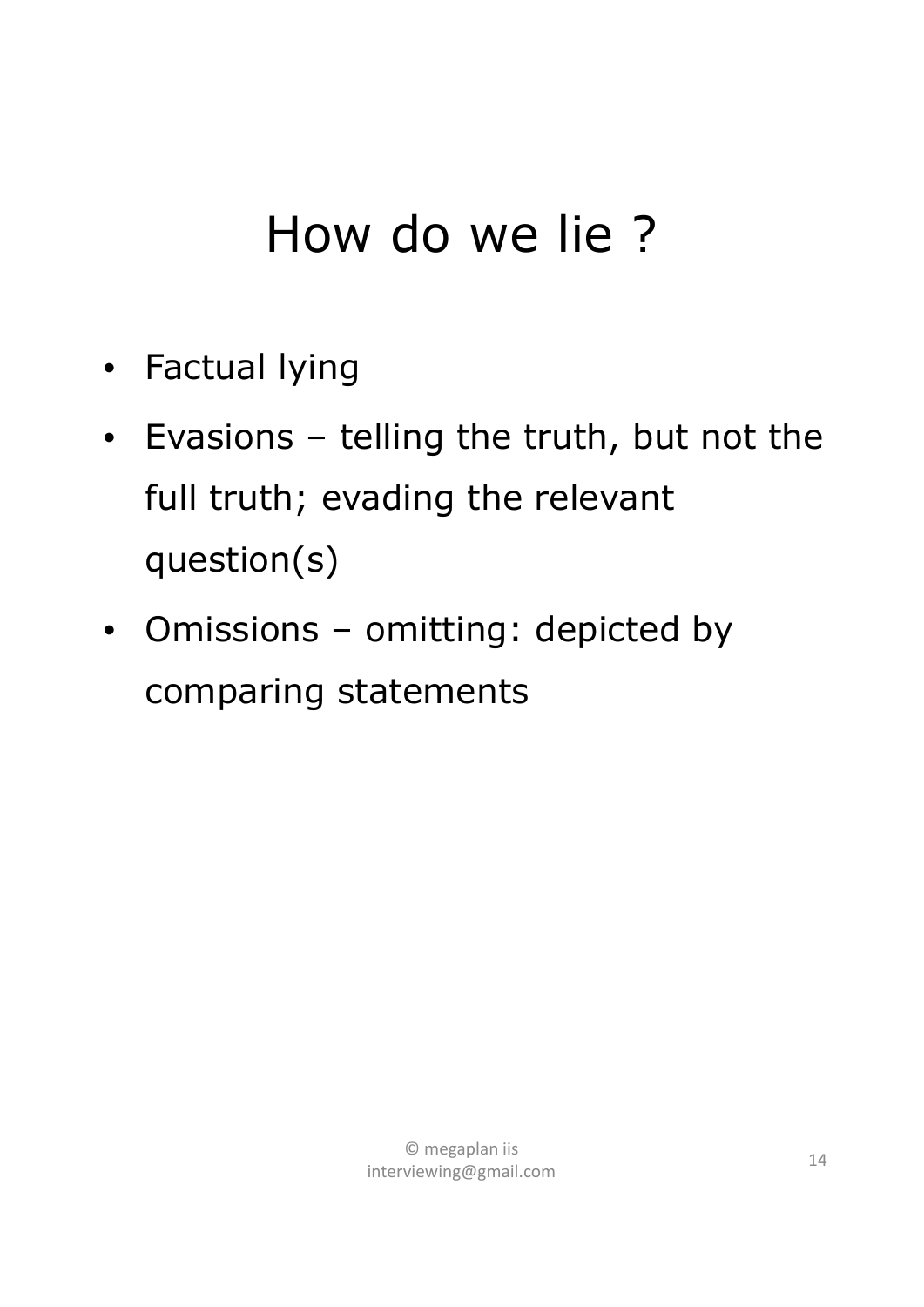#### Three Interviewing Methods

1. P.E.A.C.E Method ( Planning and Preparation / Engage and Explain / Account / Closure / Evaluation)

2. Enhanced Cognitive Interviewing Method (Memory enhancement)

- 3. Forensic Interviewing Method (Statement Analysis)
- Common to all three Unstructured / Narrative Statement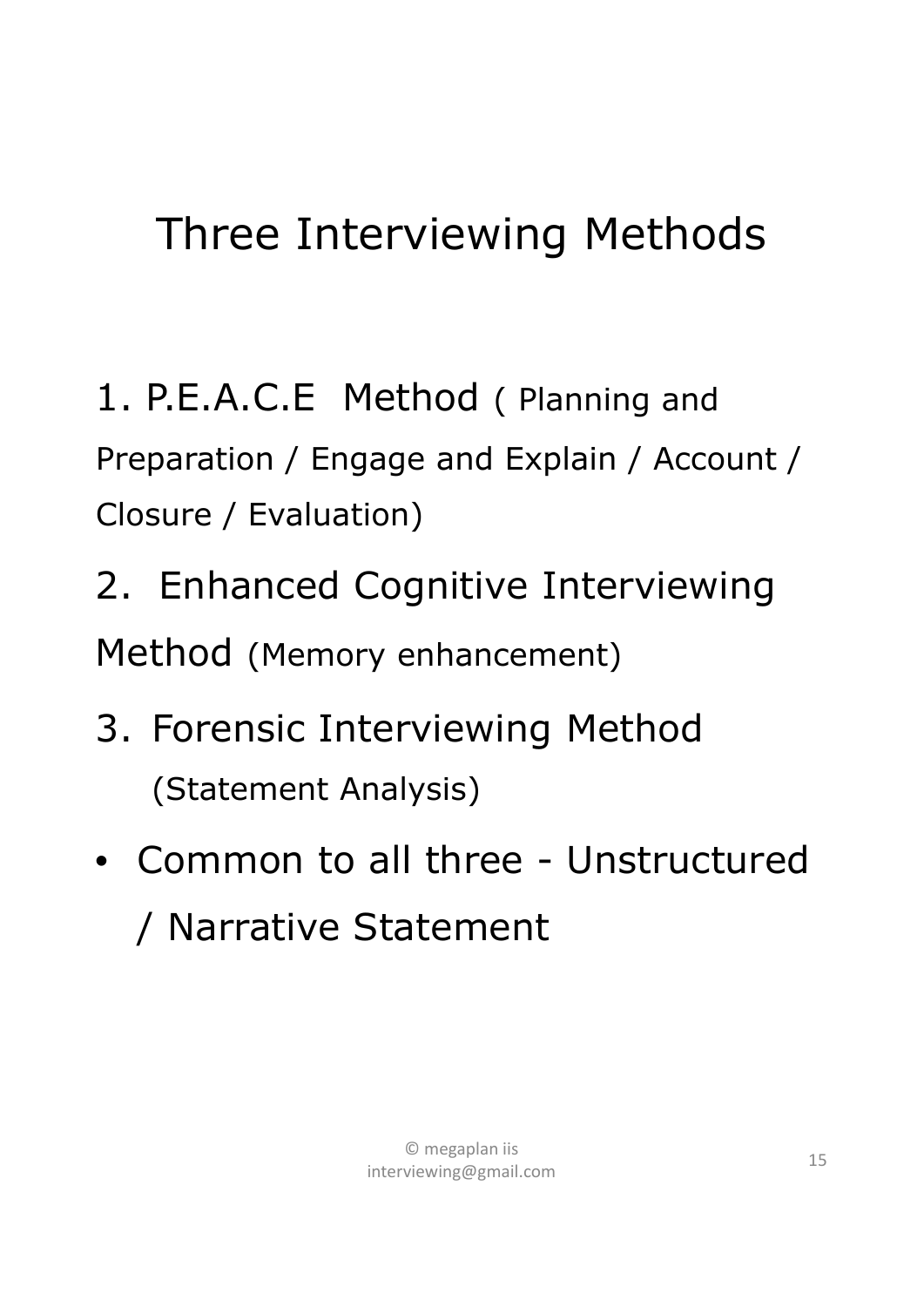#### Facilitating the Unstructured Statement

- **Relaxed and accommodating**
- Basic comforts water / smoke breaks, etc.
- **Eliminate or limit possible interruptions** Confirm address form – "Sir"; "John"…etc.
- **Provide the necessary time for** completion
- Time spent on rapport building enhances positive cooperation
- Inform interviewee of the purpose of the interview
- **Employ active listening skills**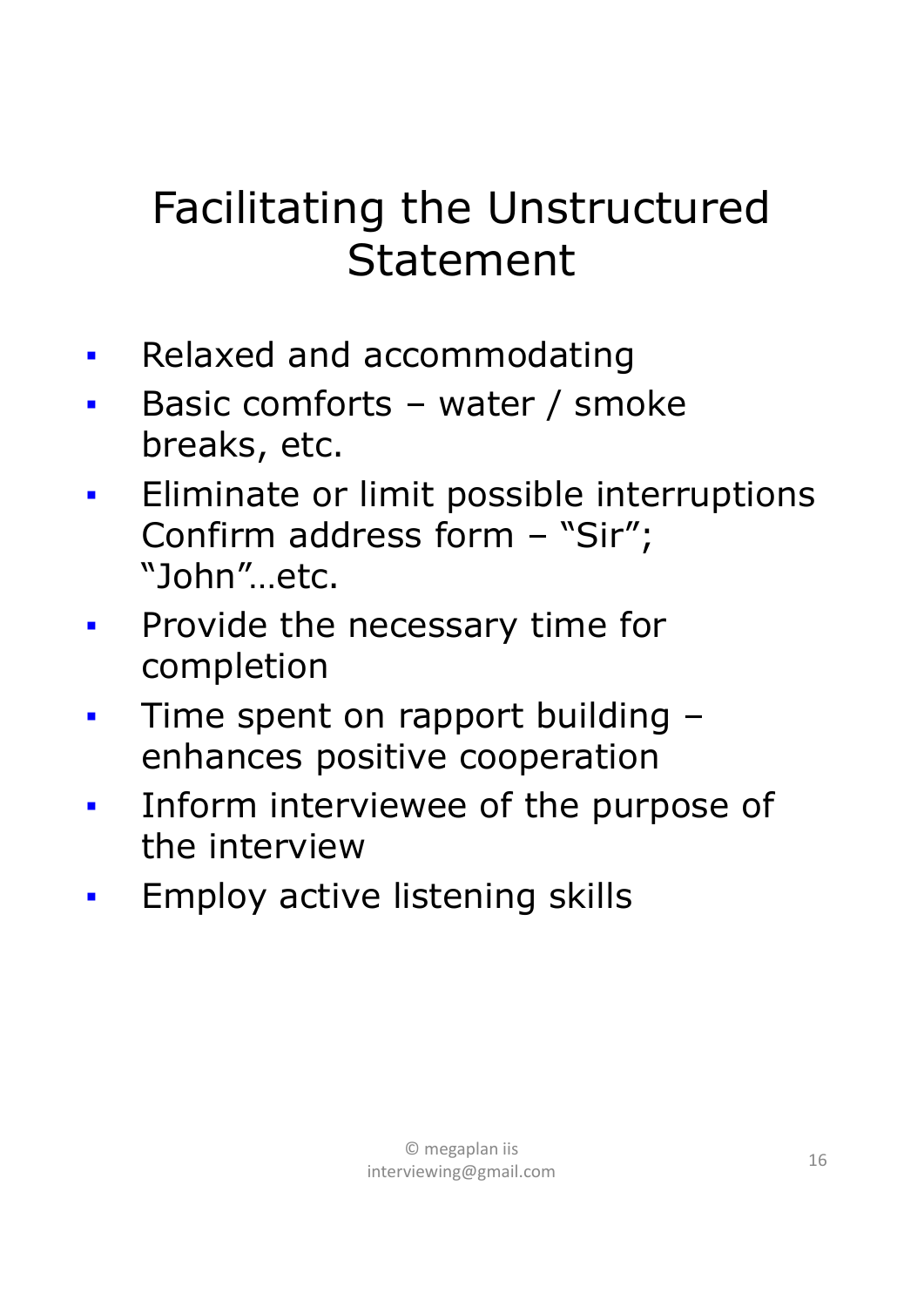#### Essential goals

- What is provided by the interviewee must be based purely on what the interviewee wants to convey
- Ensure proper recording (Audio-visual)
- First obtain in verbal format and then attempt at obtaining it in written format

(A well-recorded uncontaminated, narrative statement  $=$  high evidentiary value)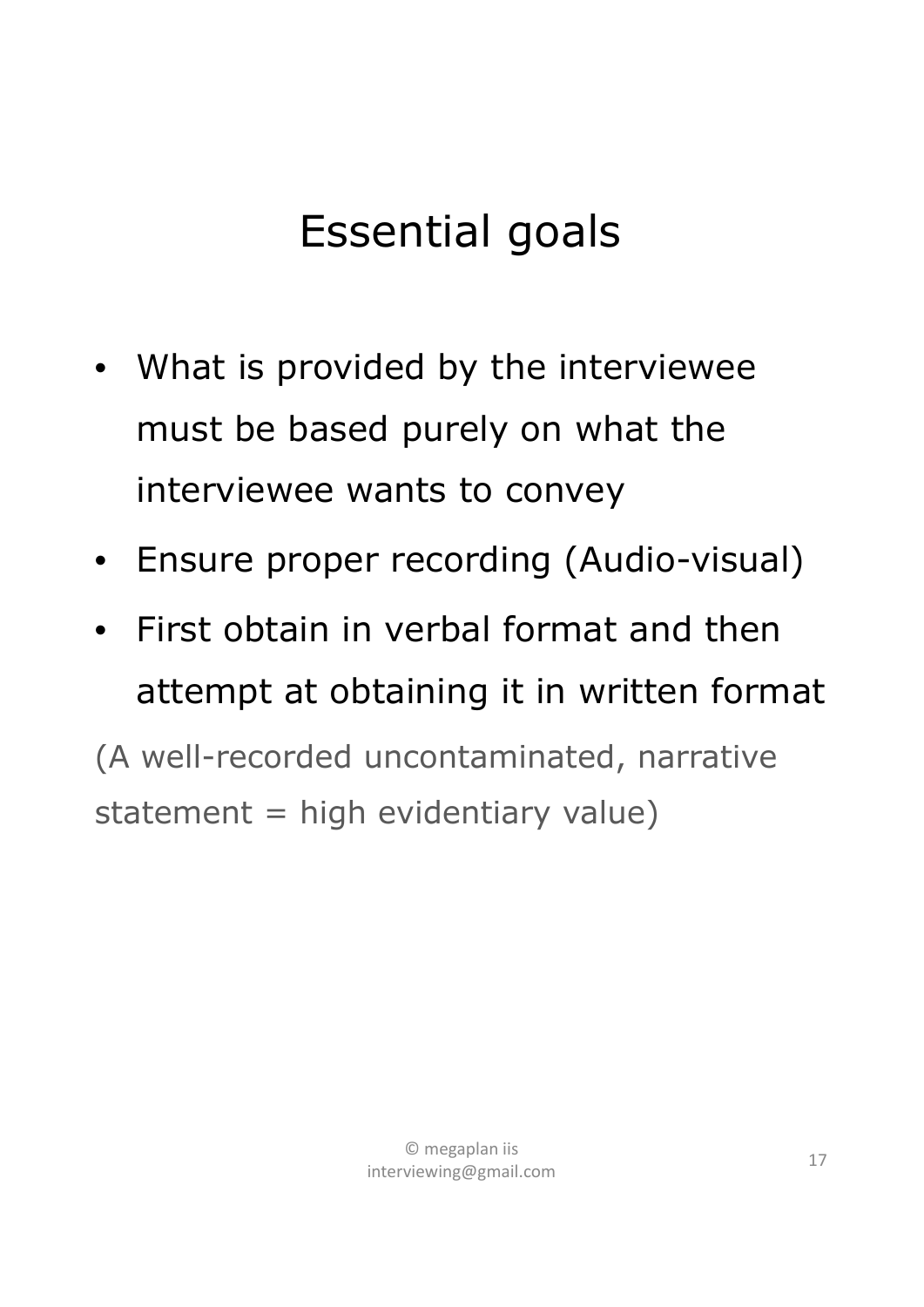#### Skills to obtain the Narrative Statement

- Active listening skills essential\*
- A thorough knowledge of the case
- Background knowledge of the interviewee - to promote rapport building and control during the interview
- Identify rapport building elements preferably beforehand
- Playing down stress factors
- Attitude /approach of the interviewer(s) $*$ - responsibility of the investigator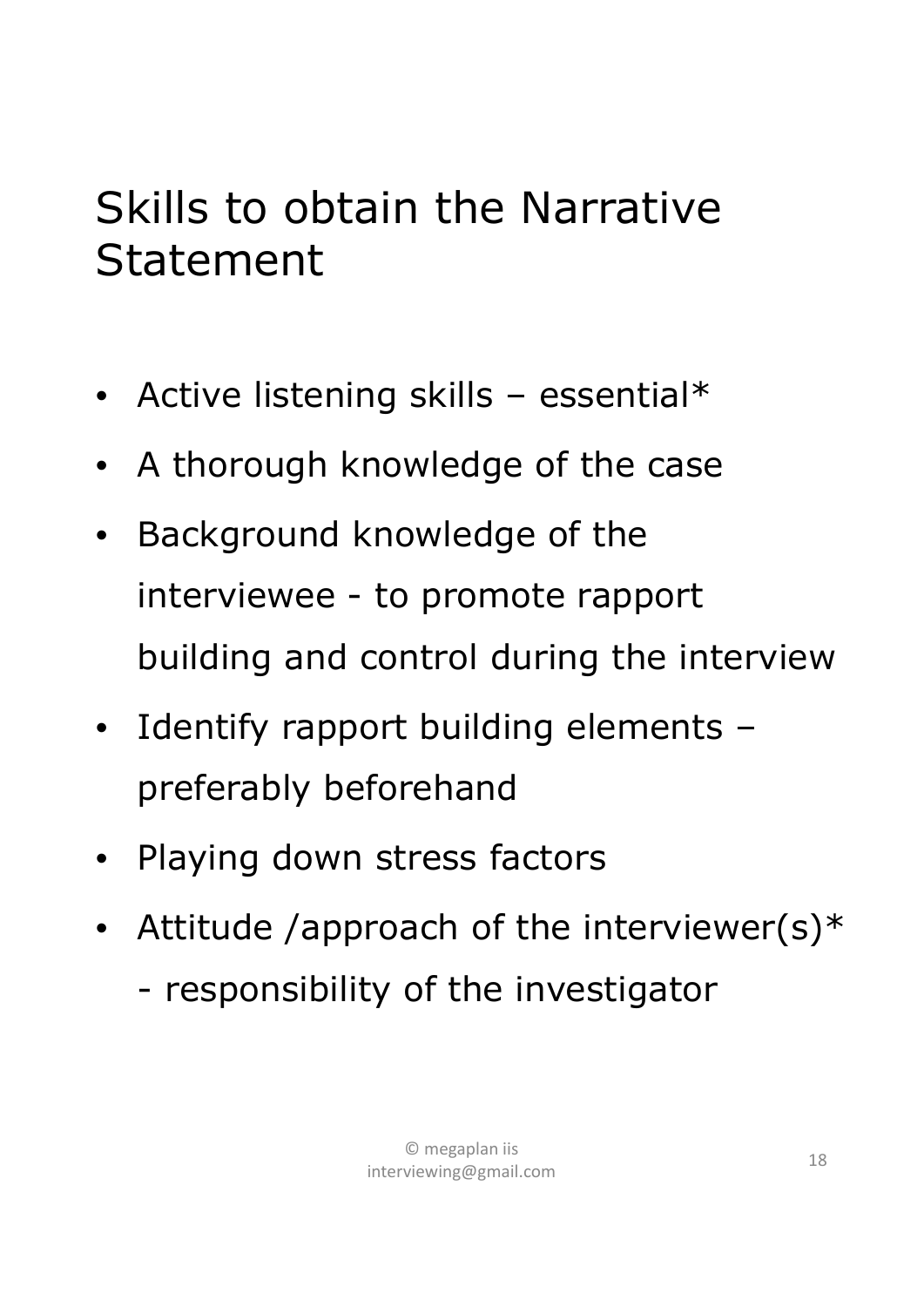#### Piet Beyleveld on relationship with suspects

Piet Beyleveld Interview (*Translated*): Rooi Rose dd. August 2007) – "Agter die kap van die Byl"

- *"I believe in treating everybody with respect, including criminals, but I don't get emotionally involved."*
- *"I don't lose my temper either. As soon as you lose control you may as well give up trying."*
- *"I have a good relationship with most of them and some of them phone me regularly. It's just because I always treat them with respect and don't judge or reject them. Sometimes they even help me with investigations. I'm not afraid of them because they trust me."*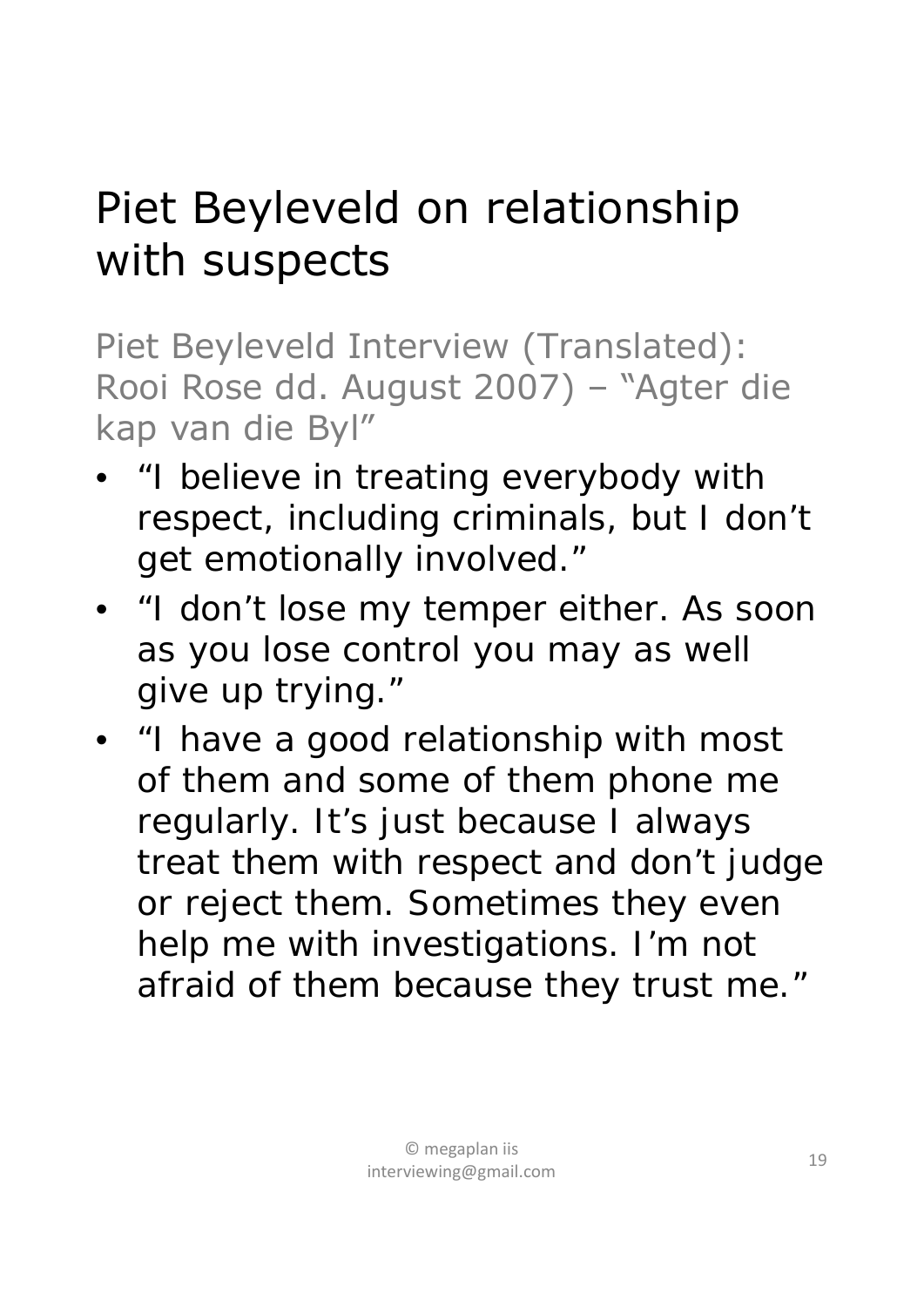### Applying Active Listening Skills

Used by psychologists during therapy Active listening: *"... a situation where we do not passively absorb words spoken to us, but actively attempt to grasp facts and feelings in what we hear."*

(*Carl Rogers*)

Feedback on a factual and motivational level after obtaining the narrative statement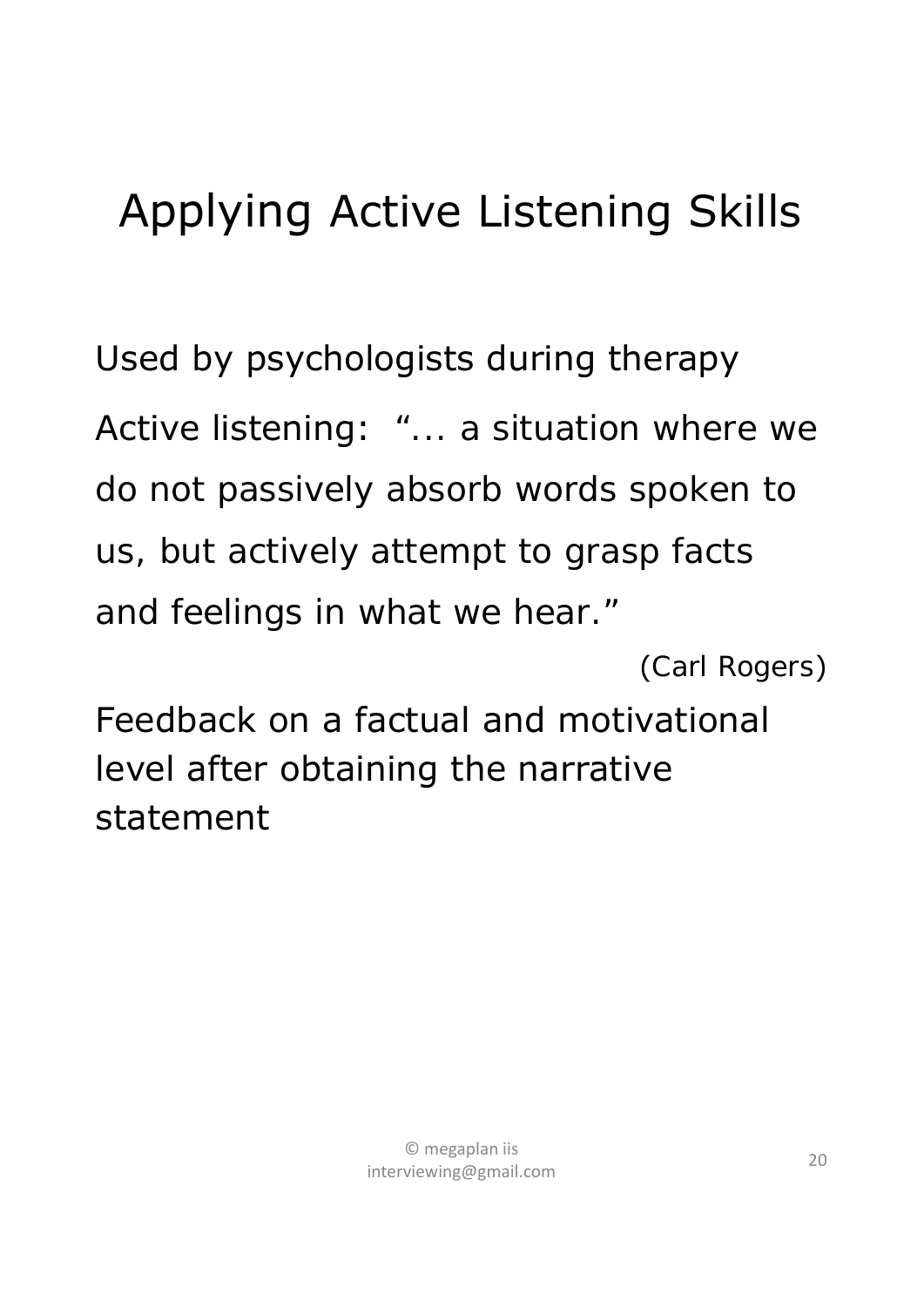### Active Listening Techniques

- Transfer of control basis
- Attentive body position
- Essential eye contact at key junctures
- Noting words used and registering their frequency and priority, especially with regard to adjectives
- Mirroring on a physical and auditory level
- Limited verbal reaction feedback of keywords (paraphrasing)
- Delay judgement
- Avoid interruptions and "allow pauses"
- Selective note taking
- Apply active listening skills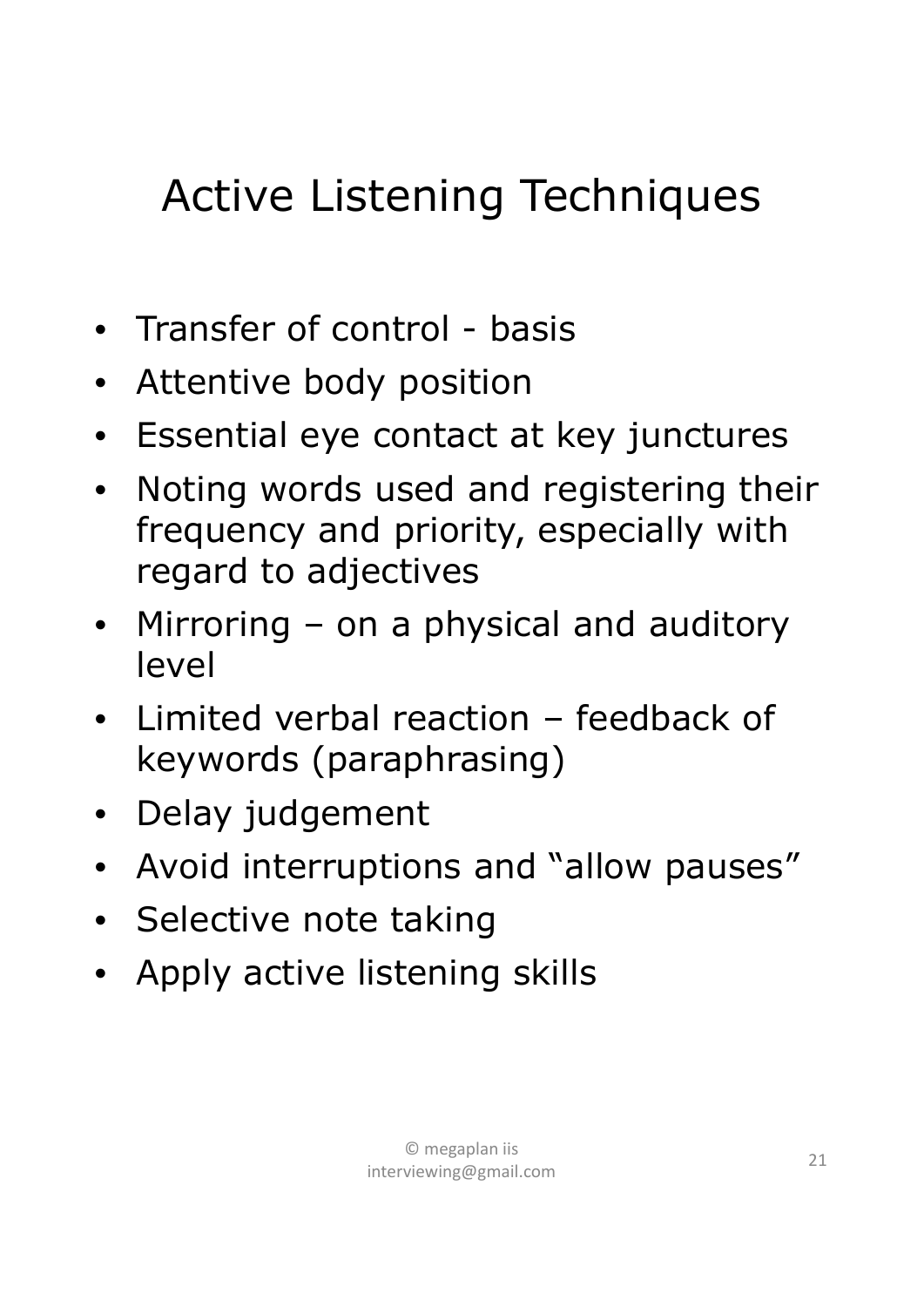#### Active listening skills – Open-ended Questions

Prompt with open-ended questions to obtain the narrative statement:

- *"Please tell me in your own words what you experienced…"* (involve all the senses) concerning this issue…
- *"Tell me your story concerning this issue…"*
- *"I want to hear your version of the story…"*

\**Active listening is a model for respect and understanding.*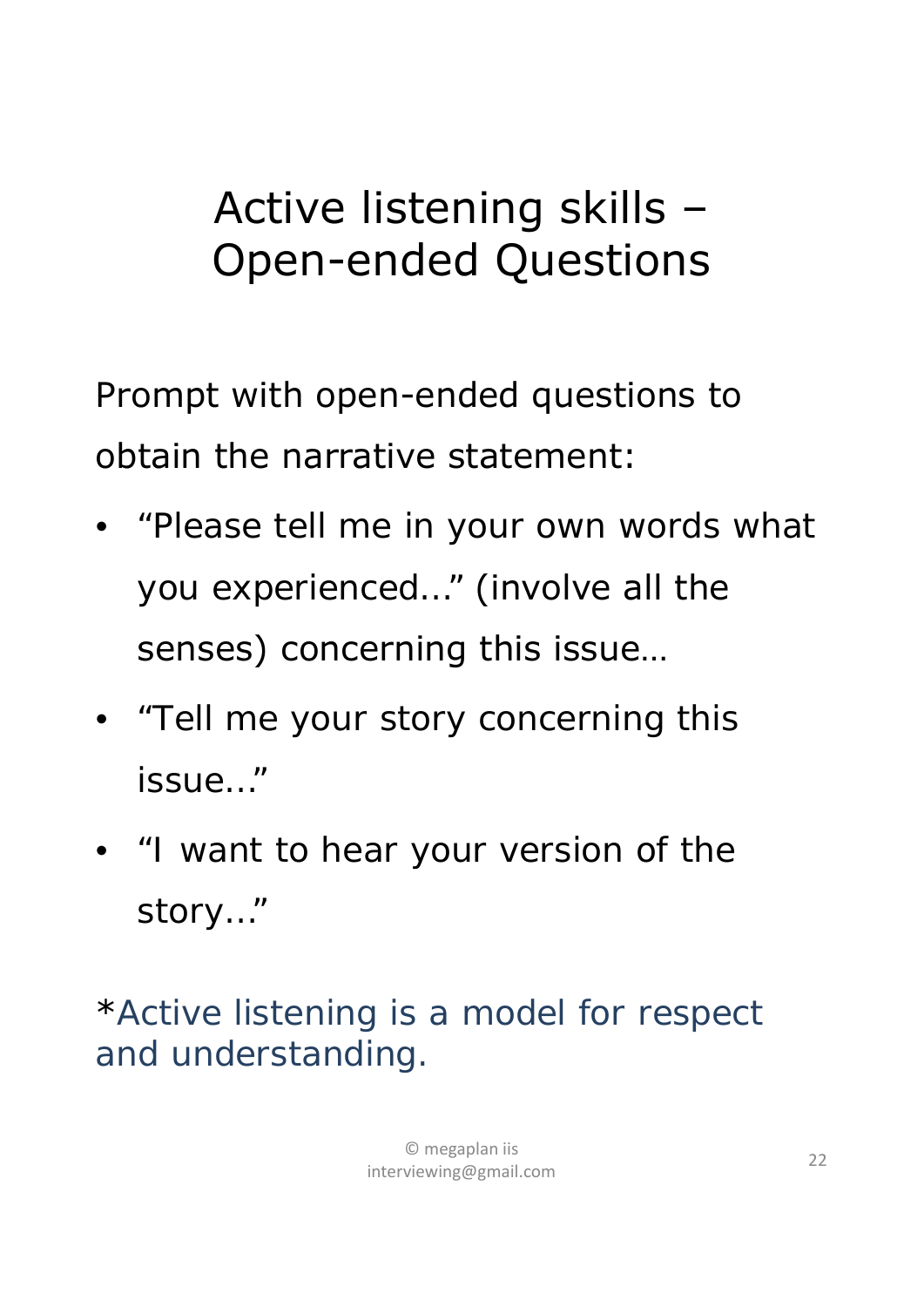#### Active listening skills after the interview

- Offering a tentative interpretation feelings, desires, or meanings (to avoid any misunderstanding)
- **Probing request more information to** verify / clarify / expand
- **Test accuracy of interpretations and** perceptions
- **Share perceptions (ideas/feelings)** disclosing relevant personal information
- **-** Obtain a written version keynotes
- Source: Table 1. Pickering, Marisue, "Communication" in Explorations, A Journal of Research of the University of Maine, Vol. 3, No. 1, Fall 1986, pp 16-19.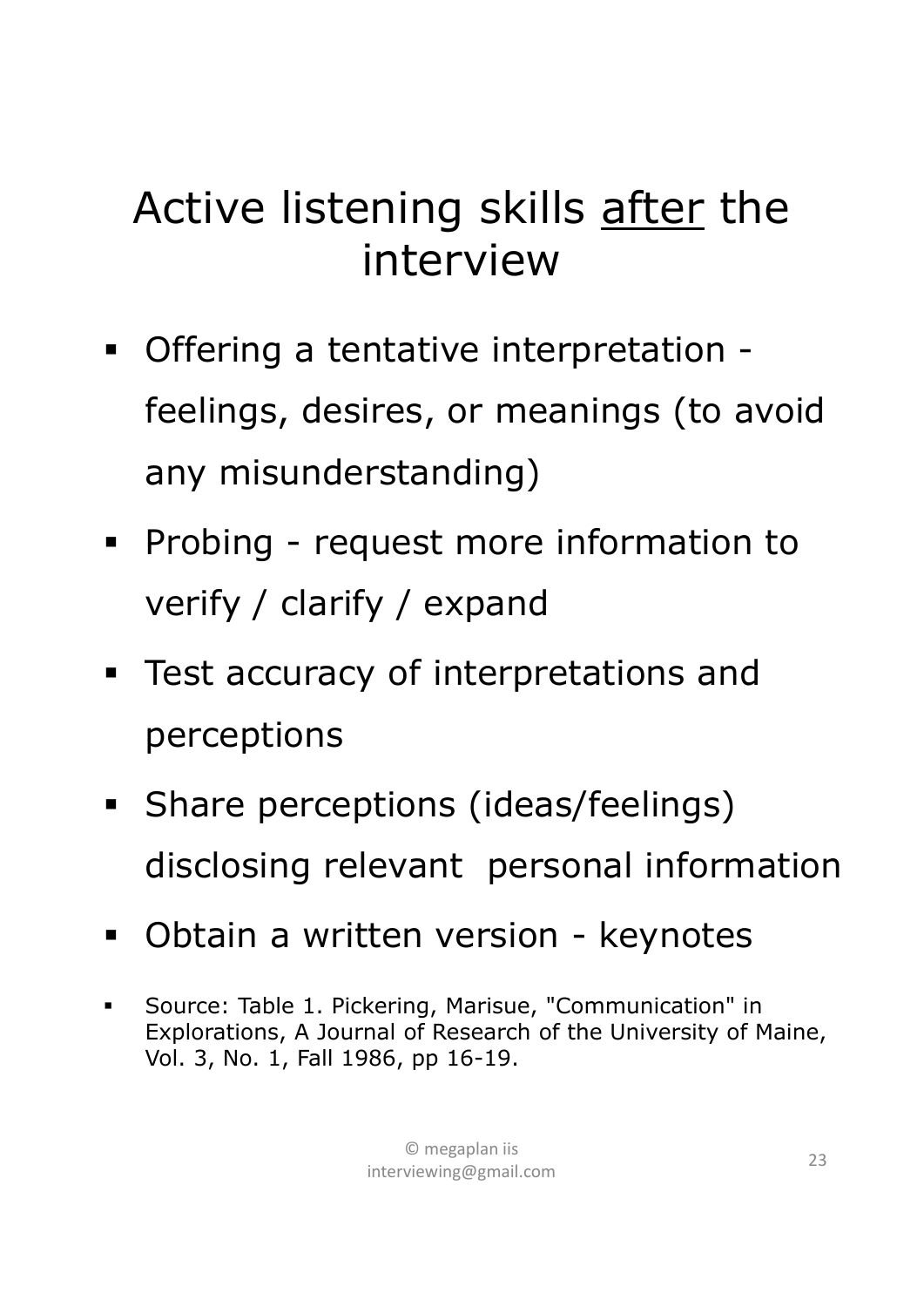#### Recording the Narrative Statement

- An audio but preferably an audiovisual recording is essential
- Note taking essential but can be counterproductive
- Witnesses visible or not
- **A written unstructured statement has** added advantages during statement analysis *(Preferably in the handwriting of the witness)*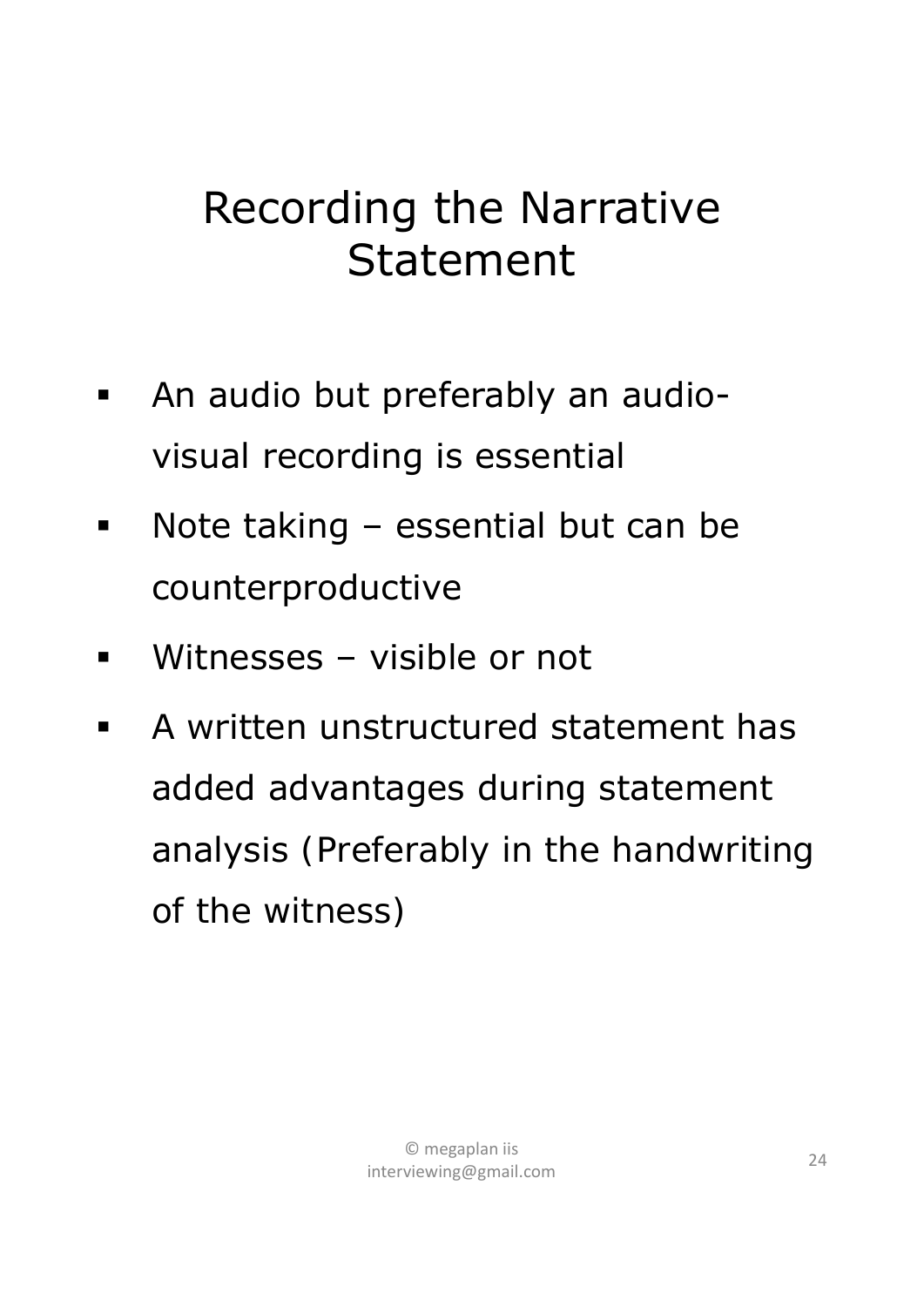### Avoid contamination

1. Attitude of the interviewer

Avoid preconceived perceptions of guilt and innocence

- 2. Location free of distractions
- 3. Arrangement of the interviewing room - functional
- 4. Who should conduct the interview?
- One interviewer builds rapport and develops trust more easily
- Two interviewers should use team approach; one asks questions and the other takes notes
- 5. Encourage participation

Use an open and relaxed posture, facing the subject; lean forward, make eye contact, nod, and occasionally say "uh huh" and "ok".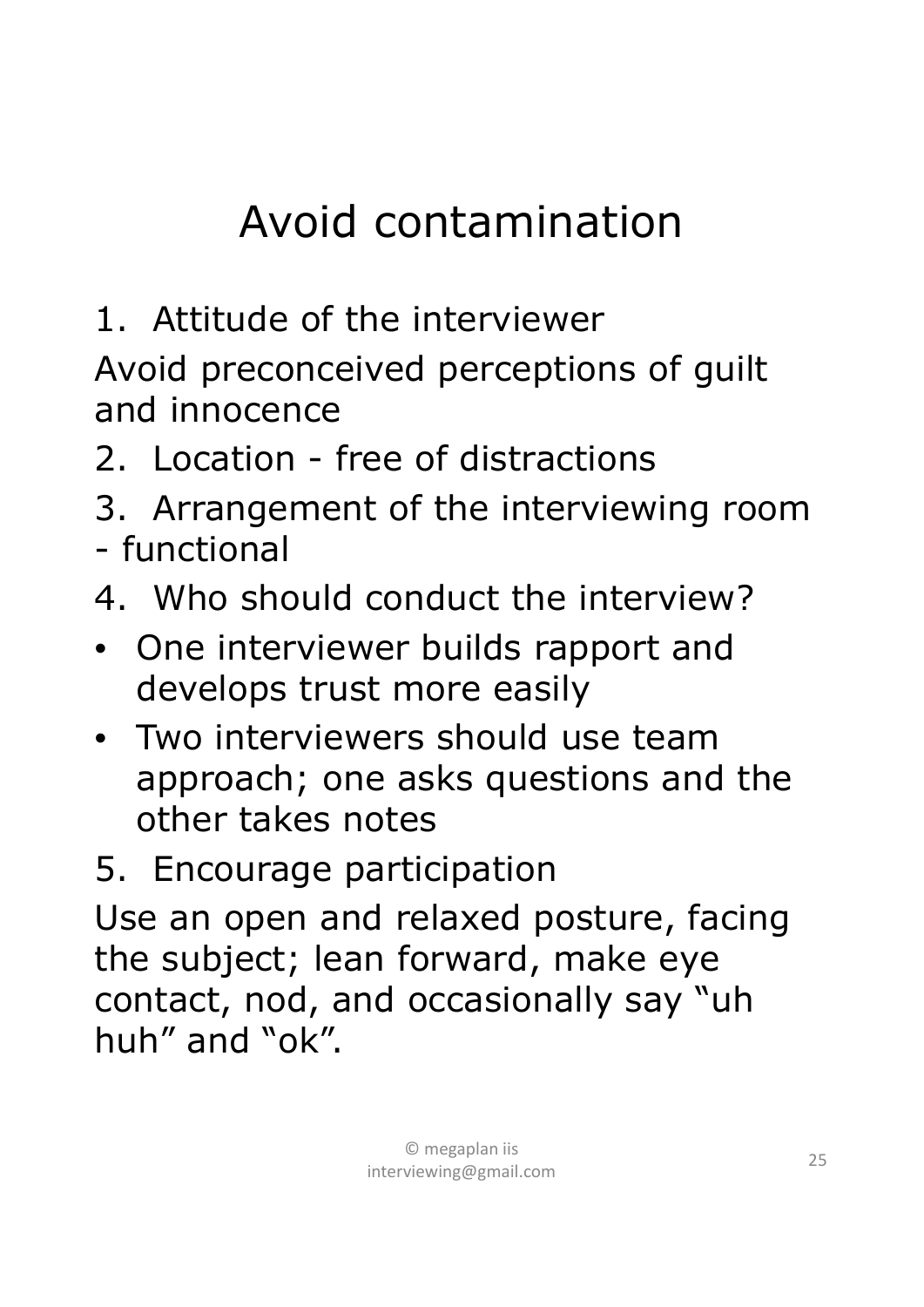### Avoid Contamination

6. Get the interviewee's attention

Speak slowly, softly, and deliberately

7. Question model

The funnel principle – from open-ended questions to structured questions

8. Open-ended questions

Advantages and time implications

9. Thoroughness

Who, what, when, where, how, and why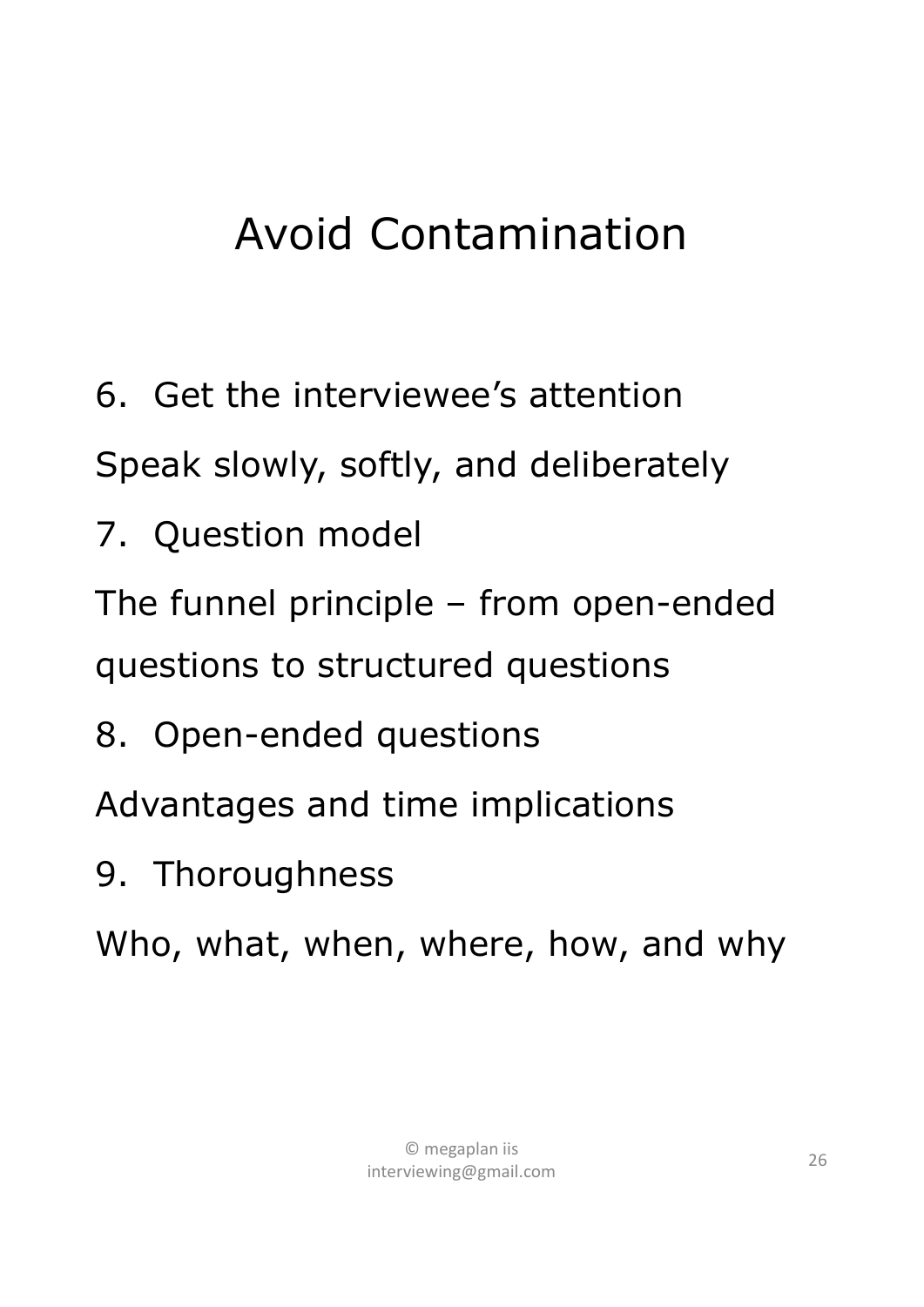#### observed / experience" *"Tell me everything you have*



Assessment Questions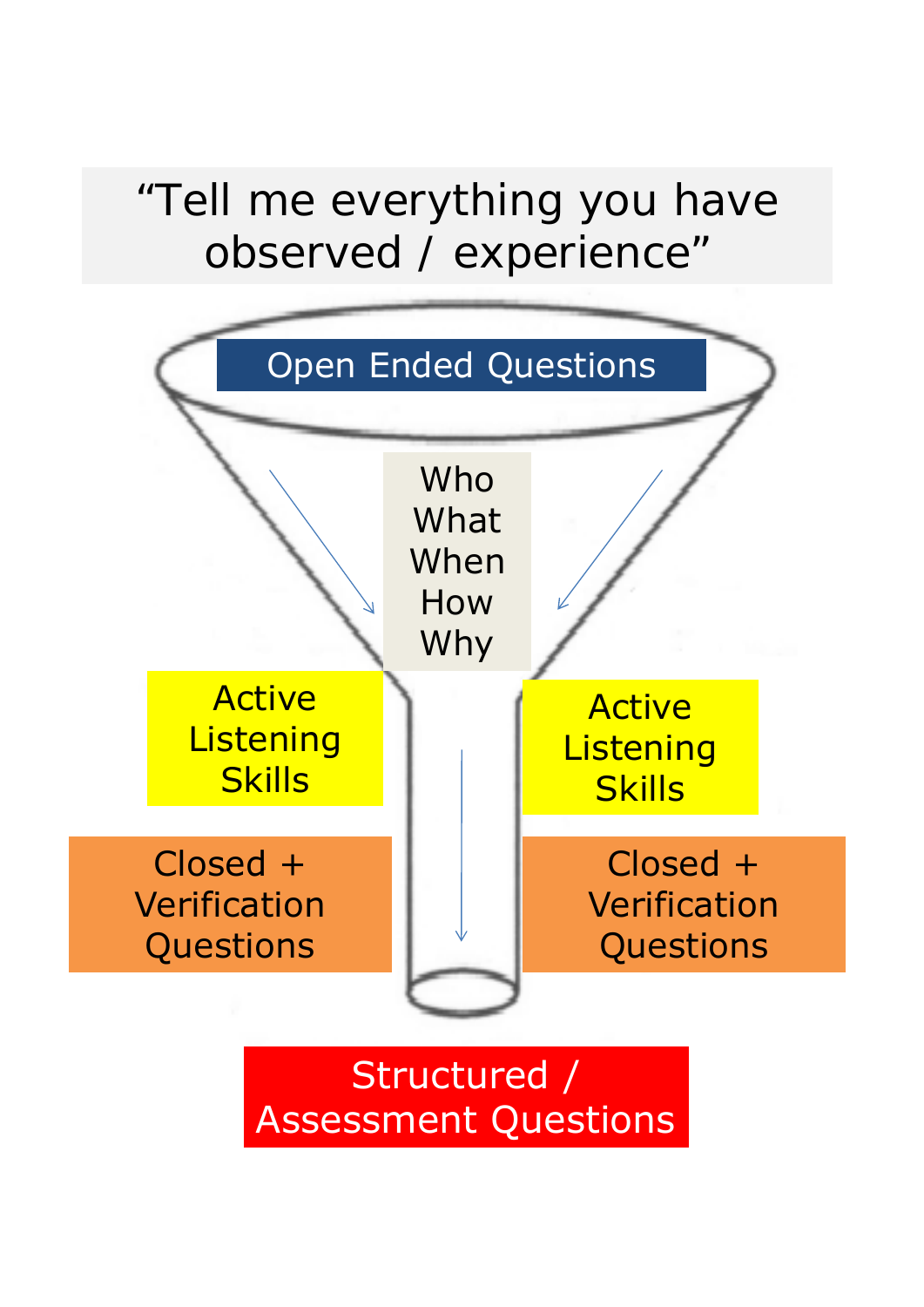#### Statement Analysis (SA)

#### "Linguistic Text Analysis"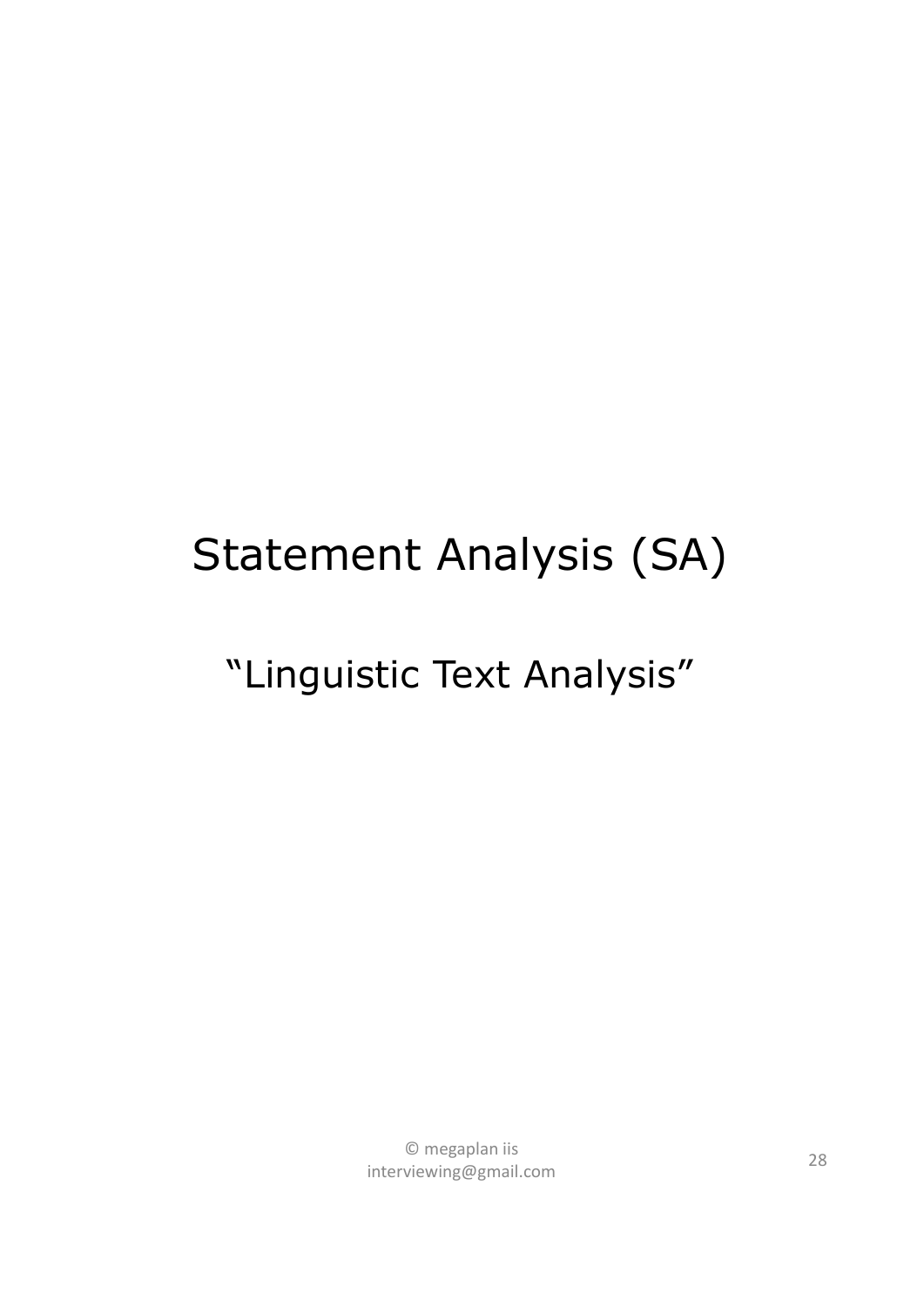#### Background to Statement Analysis

Early 50's - West German courts

Single statement cases: sexual offence

cases with minors – characteristics:

- No violence, no evidence
- No witnesses
- Minors in the eyes of the law
- Delay in reporting
- No confessions

Udo Undeutsch ( 12 criteria) Stellar +

Koehnke (expanded to 19 criteria)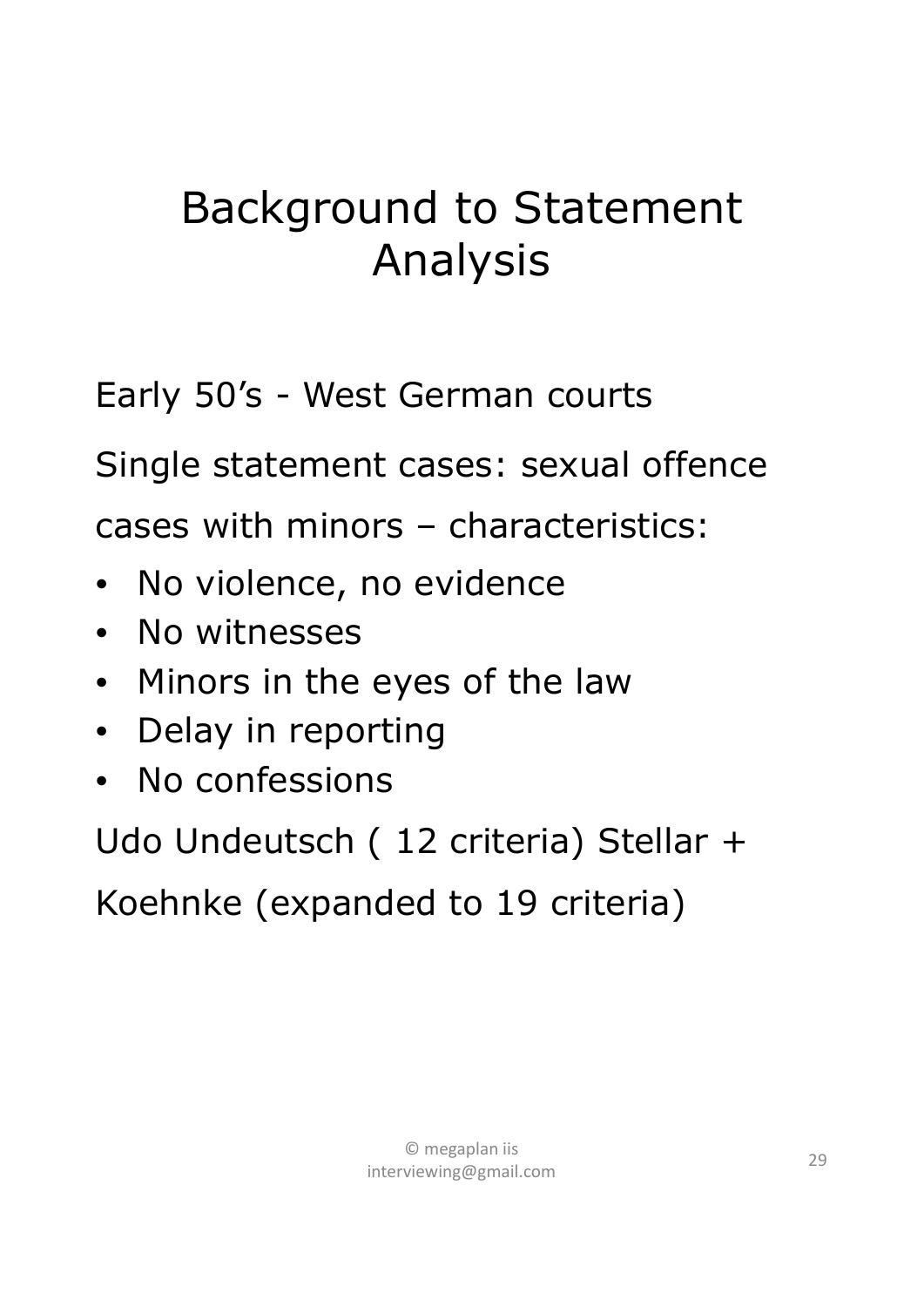#### Statement Analysis - Essential approach

- SA is the analysis of text (oral /written) to determine the credibility of the statement
- and not the credibility of the witness
- Consider the background of the interviewee (home language / educational level / communication skills)
- Use the results as guide to next stage structured interviewing. Focus on evasions and omissions.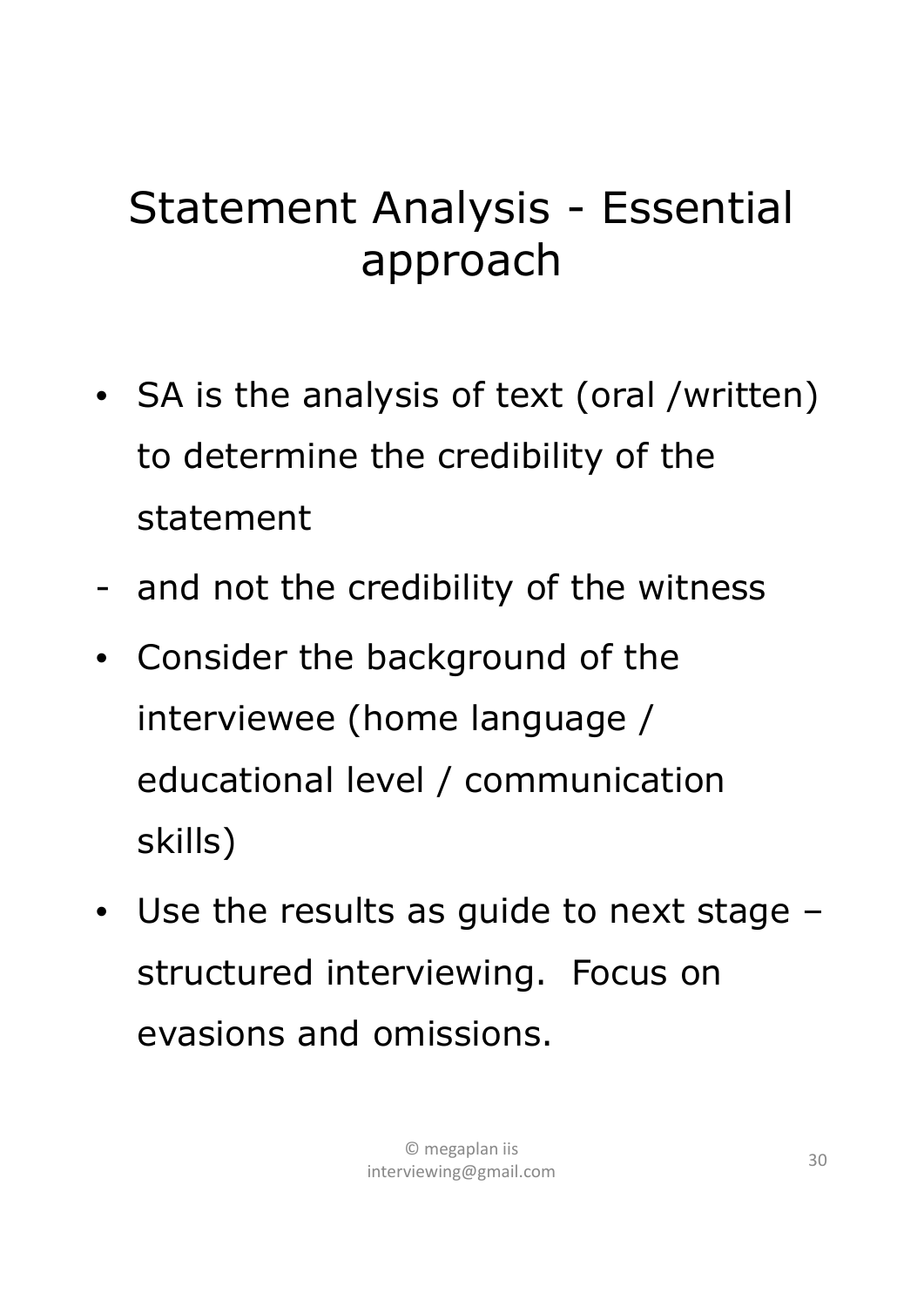#### Statement Analysis (SA) in a nutshell

The most important characteristic of a credible statement - is a statement with a host (a lot) of verifiable detail.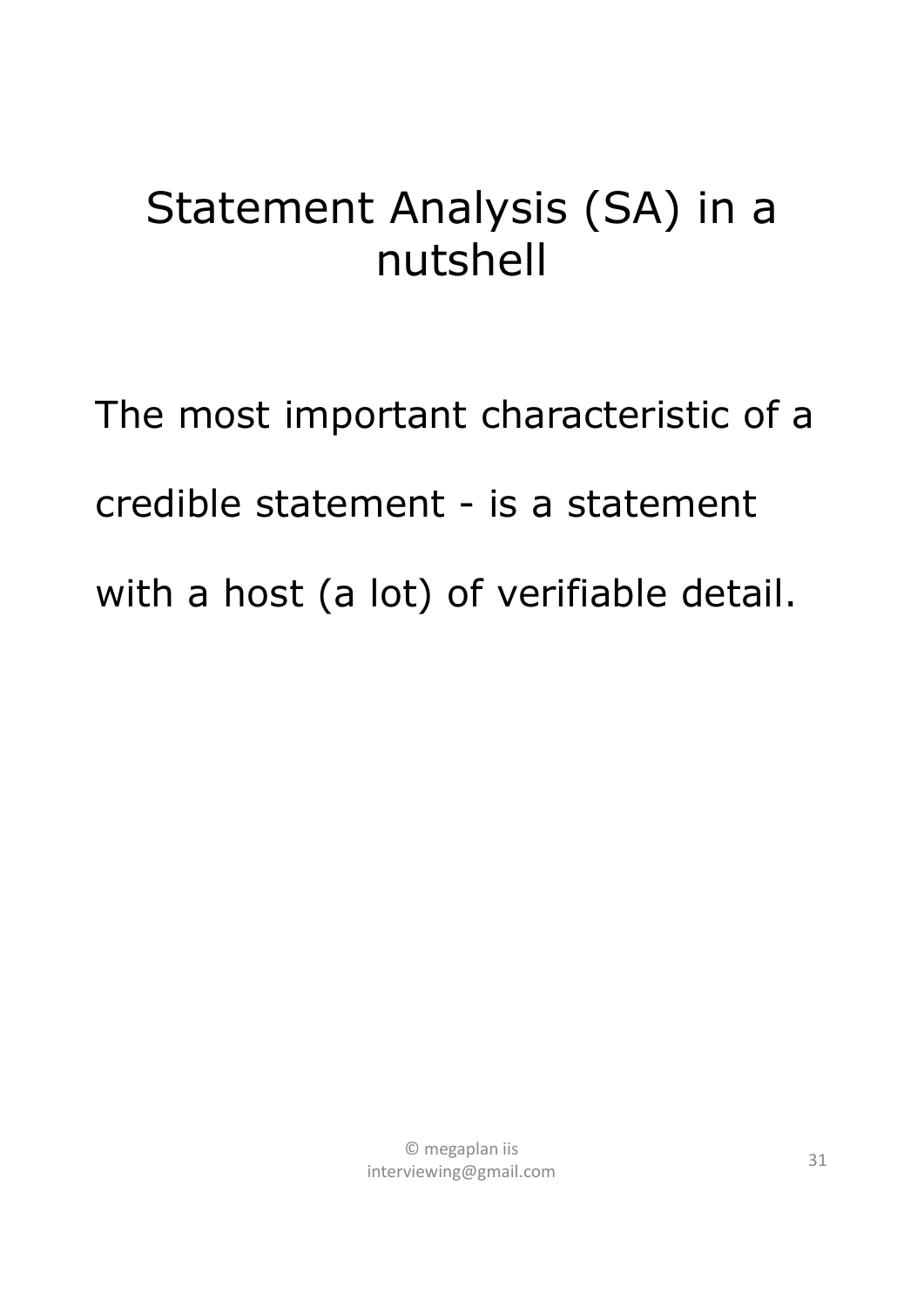#### Statement analysis criteria

A host/lot of verifiable detail – and relevant to the CI (weighing relevance of detail - it must pertain to the case under investigation)

Evasions – avoiding relevant questions

Omissions – compare evidence

Active to passive

Distancing - changes of personal

pronouns

Unstructured reproduction

Changes – personal pronouns / tenses /

© megaplan iis interviewing@gmail.com <sup>32</sup>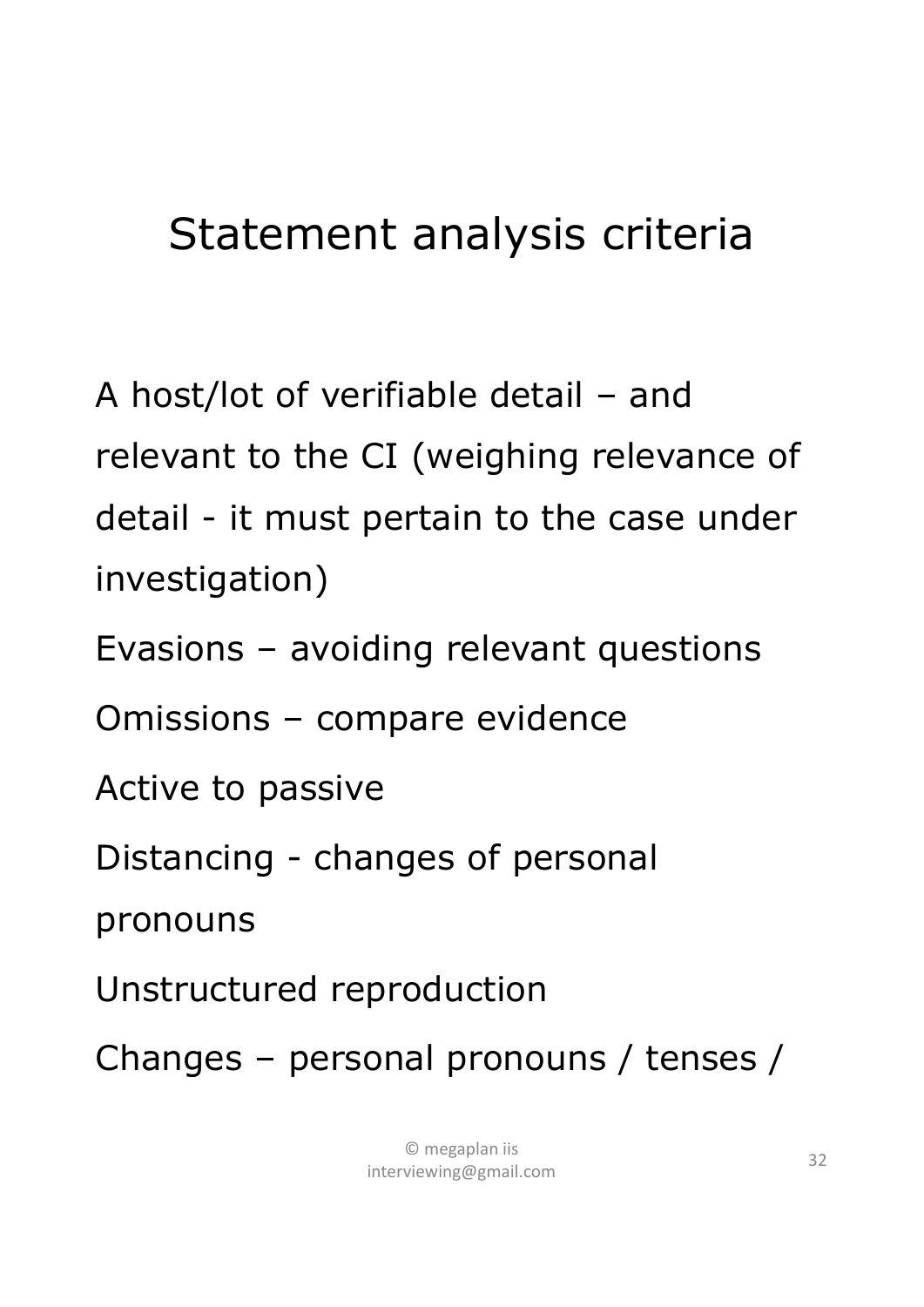#### Example of changes – personal pronouns (distancing)

#### *" Case of the missing firearm"*

*"I was on duty that night. I started doing the inspection of the safe. We noticed that one firearm was missing. We immediately reported the missing firearm and then we started to ..."*

*\*\*\**

*"I was on duty that night. I started doing the inspection of the safe. We noticed that one firearm was missing. We immediately reported the missing firearm and then we started to ..."*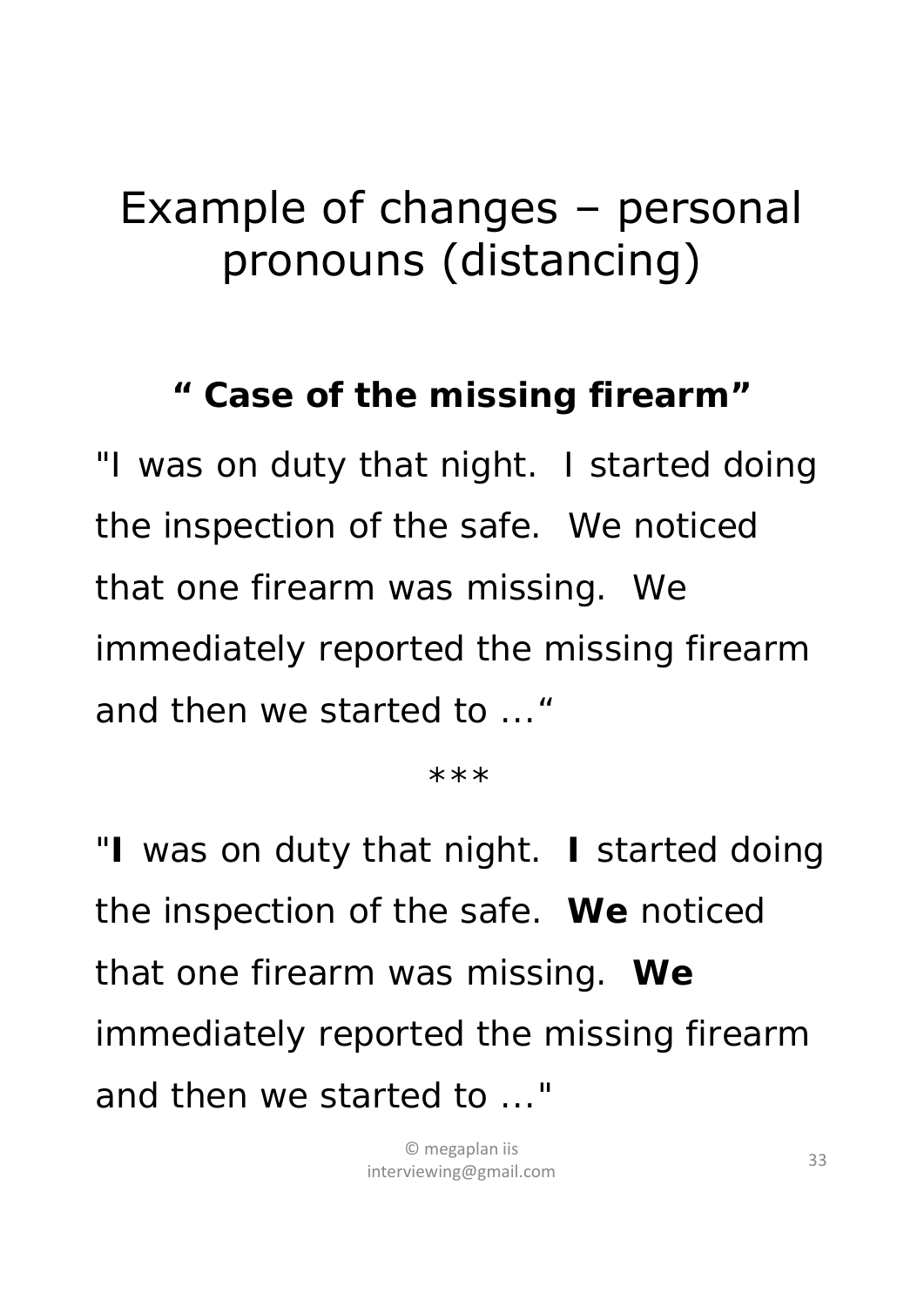#### Statement analysis criteria

Anchoring in time and place

Unstructured reproduction

Silence (Length of the statement)

Description of interaction (lack thereof) –

on physical and audio level

Unusual and superfluous details in the description

Self-depreciation; spontaneous corrections; raising doubts about one's own testimony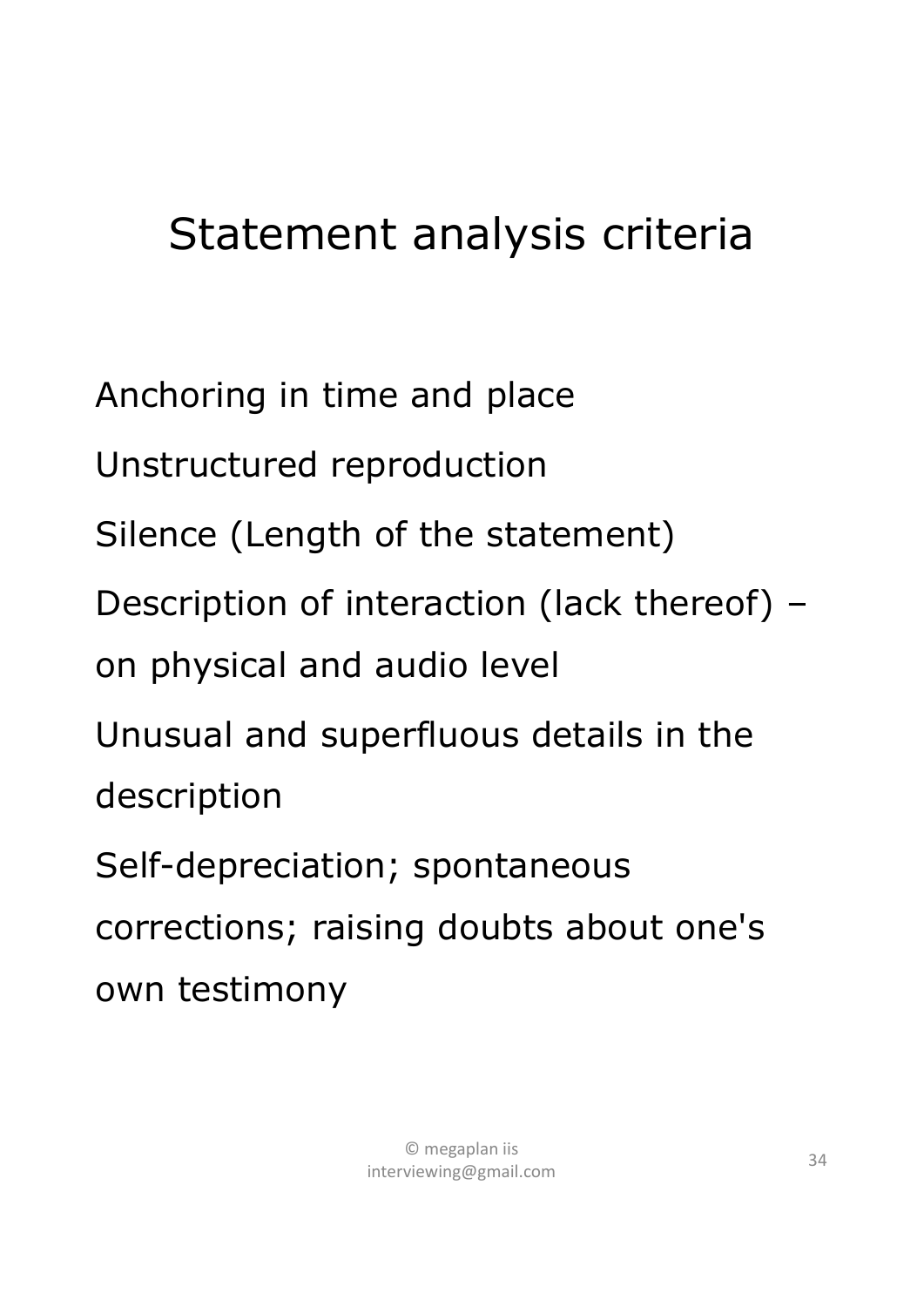#### Statement analysis criteria

Reproduction of conversation (without clichés or single sentences) Details matching characteristic of the offense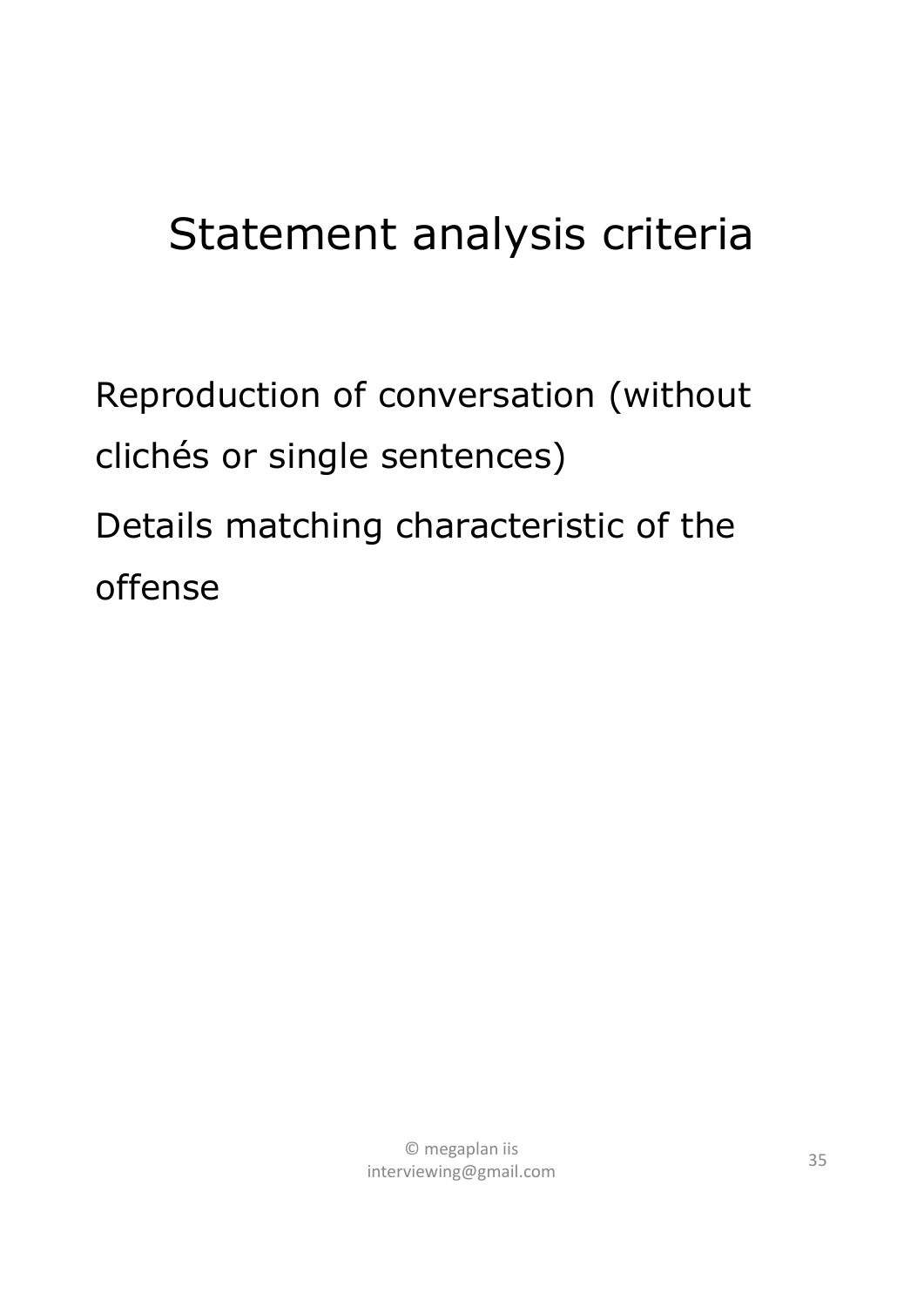#### Statement analysis techniques

Balance of the statement (30 : 60: 30)

Length of the statement:

- 200+ credible
- 100 200 inconclusive

Less than 100 – follow-up